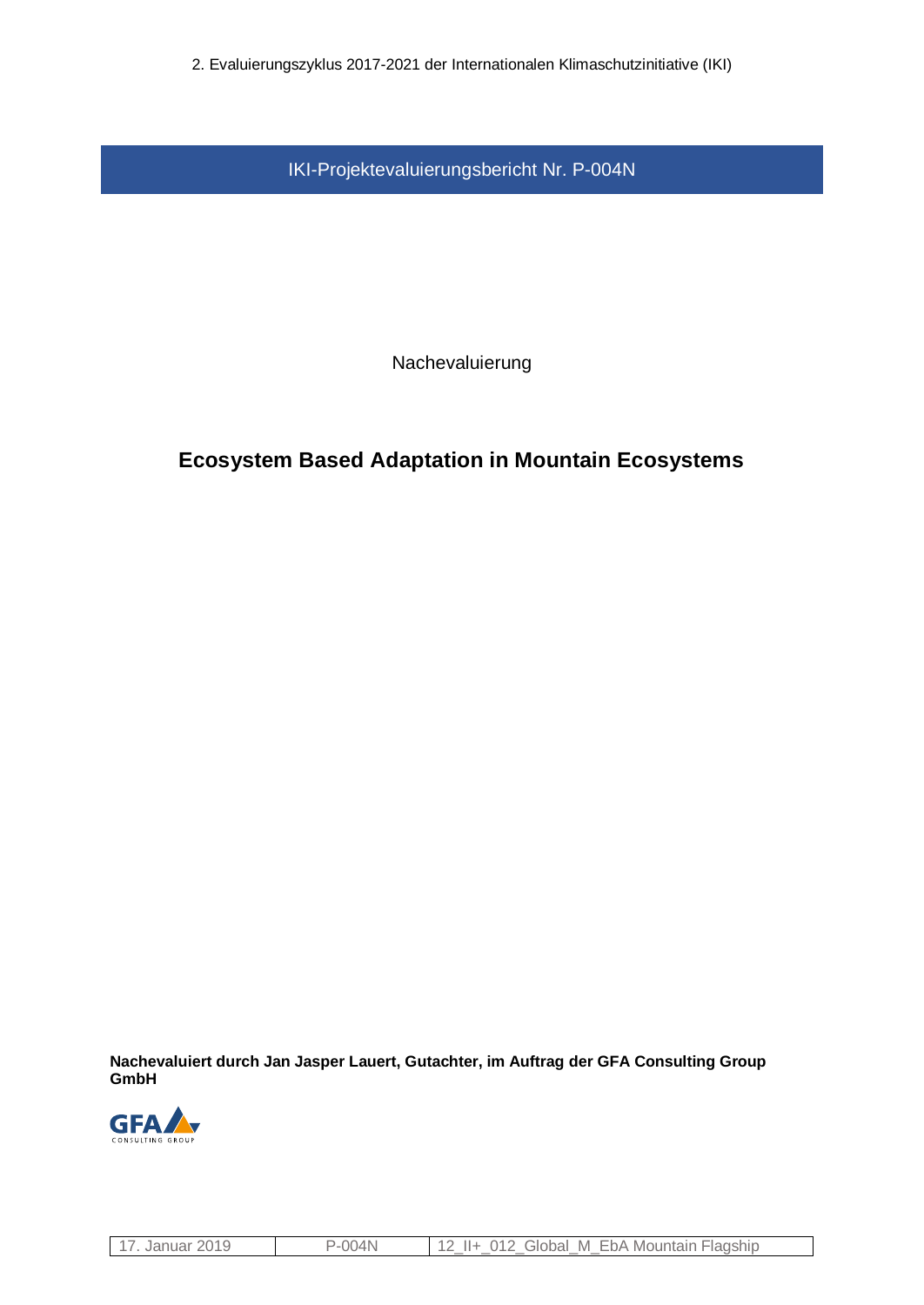Eine Nachevaluierung des vorliegenden Projektes war notwendig, da der Evaluierungsbericht nicht den Vorgaben der Methodologie der IKI für Einzelprojektevaluierungen entsprach. Die Anwendung der gleichen Methodologie soll die Vergleichbarkeit der IKI-Einzelprojektevaluierungsberichte für die Erstellung übergeordneter Auswertungen wie Syntheseauswertungen.

Dr. Revocatus Twinomuhangi, Ms. Clemencia Vela (2017) "Terminal Evaluation of the UN Environment Project "Ecosystem Based Adaptation for Mountain Ecosystems (Nepal, Peru and Uganda)" on behalf of the Evaluation Office of UNEP. May 2017.

Die in dem IKI-Projektevaluierungsbericht vertretenen Auffassungen sind die Meinung des unabhängigen Gutachters und entsprechen nicht notwendigerweise der des BMU, der ZUG gGmbH, des Programmbüros der IKI oder der GFA Consulting Group GmbH.

#### **Ansprechpartner:**

Evaluierungsmanagement der Internationalen Klimaschutzinitiative (IKI) – im Auftrag des BMU GFA Consulting Group GmbH Internationales Handelszentrum (IHZ) Büro 4.22 Friedrichstr. 95 10117 Berlin

E-mail: info@iki-eval-management.de

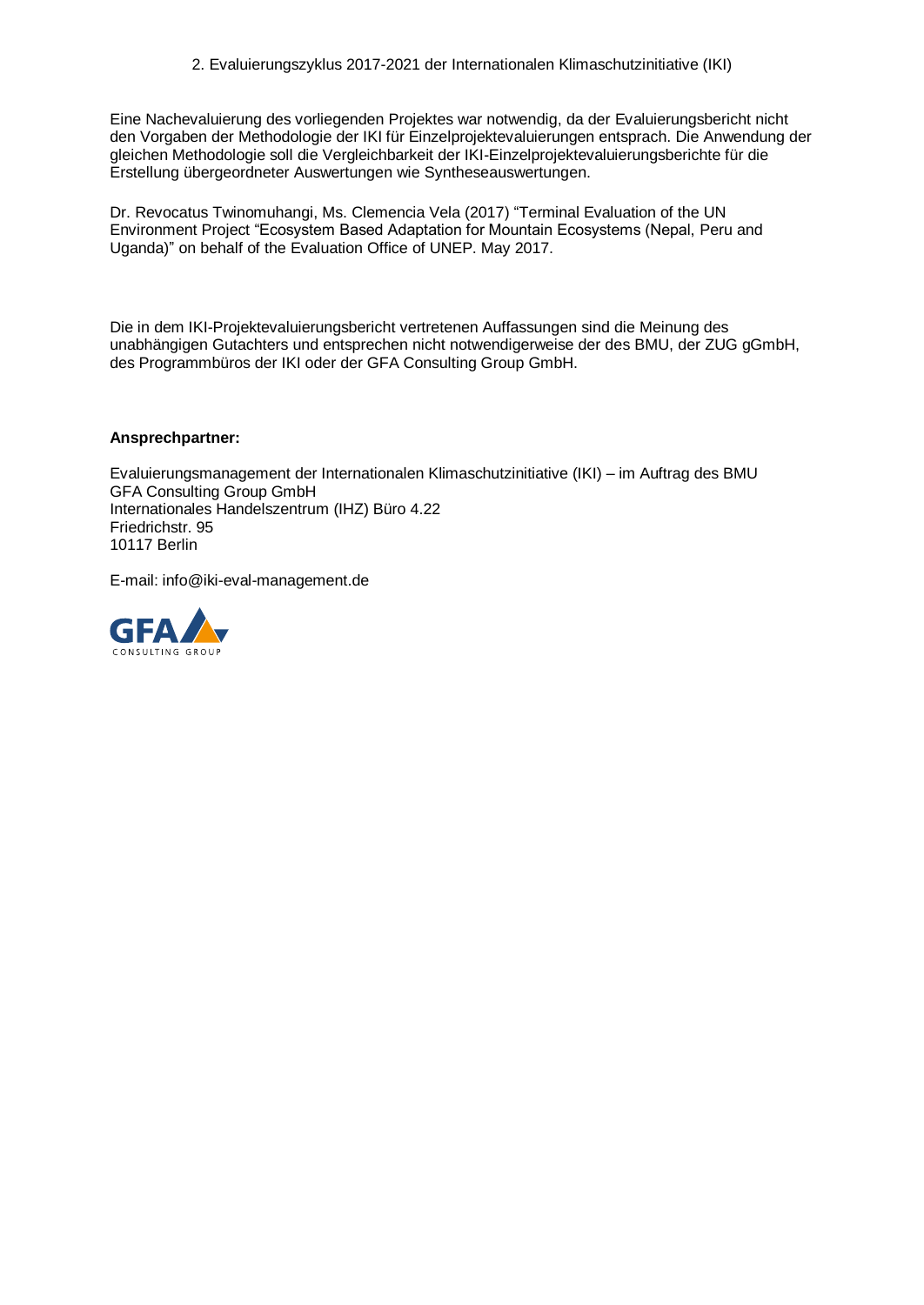

# **S U M M A R Y**

| Project number                   |             | 12_II+_012_Global_M_EbA Mountain Flagship<br>10_II_109_Global_A_EbAs<br>(previously:<br>in.<br><b>Mountain Regions)</b> |            |  |
|----------------------------------|-------------|-------------------------------------------------------------------------------------------------------------------------|------------|--|
| <b>Project name</b>              |             | Mountain<br>Ecosystem<br>Based<br>Adaptation<br>in.<br>Ecosystems                                                       |            |  |
| <b>Country of implementation</b> |             | Nepal, Peru, Uganda                                                                                                     |            |  |
| Implementing agency              | <b>UNEP</b> | <b>Project partner</b>                                                                                                  | UNDP, IUCN |  |
| <b>Project start</b>             |             | <b>Project end</b>                                                                                                      |            |  |
| planned                          | 06/2010     | Planned                                                                                                                 | 12/2014    |  |
| real                             | 06/2010     | real                                                                                                                    | 06/2016    |  |
| <b>Project IKI budget</b>        |             | <b>Project budget from</b><br>non-IKI sources                                                                           |            |  |
| planned                          | 10,000,000€ | planned                                                                                                                 | $n.a. \in$ |  |
| real                             | 11,500,000€ | real                                                                                                                    | $n.a. \in$ |  |

Climate change impacts are affecting the functioning and integrity of several ecosystems and are adding to the stress resulting from other anthropogenic interventions such as unsustainable land use practices. The programme (hereafter EbA project) aimed at strengthening the capacity of countries that are particularly vulnerable to climate change impacts, at building ecosystem resilience for promoting ecosystem based adaptation (EbA) options and at reducing the vulnerability of communities with particular emphasis on mountain ecosystems.

The intervention strategy envisaged a bottom-up approach by linking EbA pilot projects (hereafter pilot projects) in Nepal, Peru and Uganda, tools for monitoring and defining a baseline scenario with the aim of learning from the pilot projects and supporting the replication and scale-up process. Through the parallel and cooperative development and application of methodologies and tools as well as the implementation of pilot projects in different countries and regions (hereafter country projects), the EbA project intended to shorten the learning curve of local and national institutions and accelerate the transfer of knowledge and experience on building ecosystem resilience and promoting ecosystem-based adaptation options.

Overall, the programme received good scores for nearly all evaluation criteria.

The EbA project is **highly relevant** to the objectives of the International Climate Initiative (IKI) as it directly contributes to the IKI goal of supporting exemplary approaches in the area of adaptation to / mitigation of climate change with replication potential. In addition, the EbA project contributes indirectly to the preservation of the biodiversity in the region. Reducing the vulnerability of ecosystems will contribute to preserving biodiversity, which in turn is one of IKI's core objectives. The project concept expressly provides for the generation of experience and lessons learned which should have been shared with other countries via suitable distribution mechanisms in order to enable a high replication. In addition, the EbA project aimed to create new opportunities for experimental learning between regions and between countries within the same region.

Most of the EbA project's objectives have been achieved and the **overall effectiveness** is assessed as satisfactory to good. Some minor criticisms concern the application of sound EbA cost-benefit analyses, and the adoption and application of EbA methods and tools at national level.

The criterion **efficiency** could not be assessed during this re-evaluation as no detailed information neither on the initial EbA project budget nor on the incurred expenditures was available. A final UN Environment evaluation report (hereinafter referred to as final evaluation report) concluded that the overall efficiency of the EbA project is 'moderately satisfactory', but no details are provided for this rating.

The **impact** of the EbA project is assessed as very positive. Due to a specific component which was incorporated into the project concept later, significant success has been achieved to which the EbA project has contributed. In particular the creation of formalized mechanisms such as the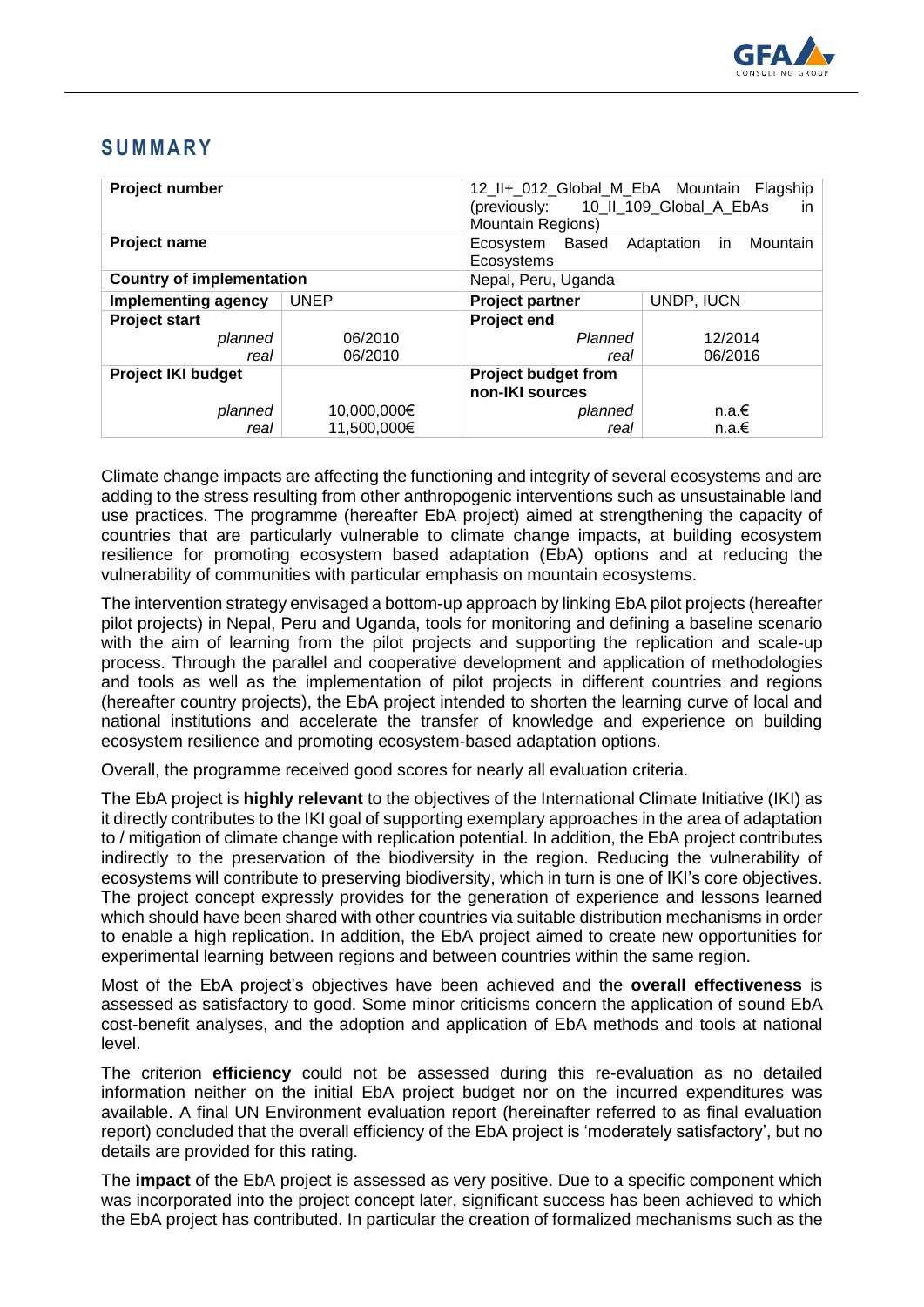

initiation of the Global Mountain Initiative (GMI) goes beyond the originally planned project scope. At the global level, the EbA project has therefore contributed to an increased global debate on EbA, thereby influencing global EbA policy; while on the other hand, the **sustainability** of the EbA project is assessed as only satisfactory. The main reasons are the lack of funding from national or third sources to continue project activities after project completion and the relatively high risks of changes in the framework conditions, which may negatively affect the sustainability of the outcomes achieved.

The criterion **coherence, complementarity and coordination** received the highest score possible. The project concept was well coordinated between the consortium partners and the established coordination structures allowed for an efficient implementation. In addition, the elaboration of the project concept was **well coordinated** with the relevant stakeholders in the partner countries, who - at least in Peru and Uganda - had a decisive influence on the choice of the project regions.

The aspect of **project planning** showed some deficiencies; in particular, the formulation of incoherent project objectives, project outcomes and indicators was observed. In addition, divergences could be observed between the country project proposals and the EbA project proposal. Finally, the EbA project proposal had some deficiencies in its intervention logic as no link was foreseen between the country projects and the overall project goal.

On the other side, the **project steering** has been assessed as very positive. At the beginning of the EbA project some difficulties occurred in the harmonization of approaches and in the understanding of the roles of the different partners. However, these were solved and in the final evaluation all partners reported a well-functioning and adequate monitoring and steering system well adapted to the EbA project's needs.

With regard to lessons learned, it is recommended to pay more attention to the link between proposed outcomes and the overall project goal(s). In this respect, proper intervention logics and sound theories of change should be a precondition for any project approval.

In addition, it is recommended that projects should explain in their concept their envisaged exit strategy. In particular, when further (financial) support is needed (e.g. for a widespread and continuous application of the project model), specific measures should be foreseen for achieving this support.

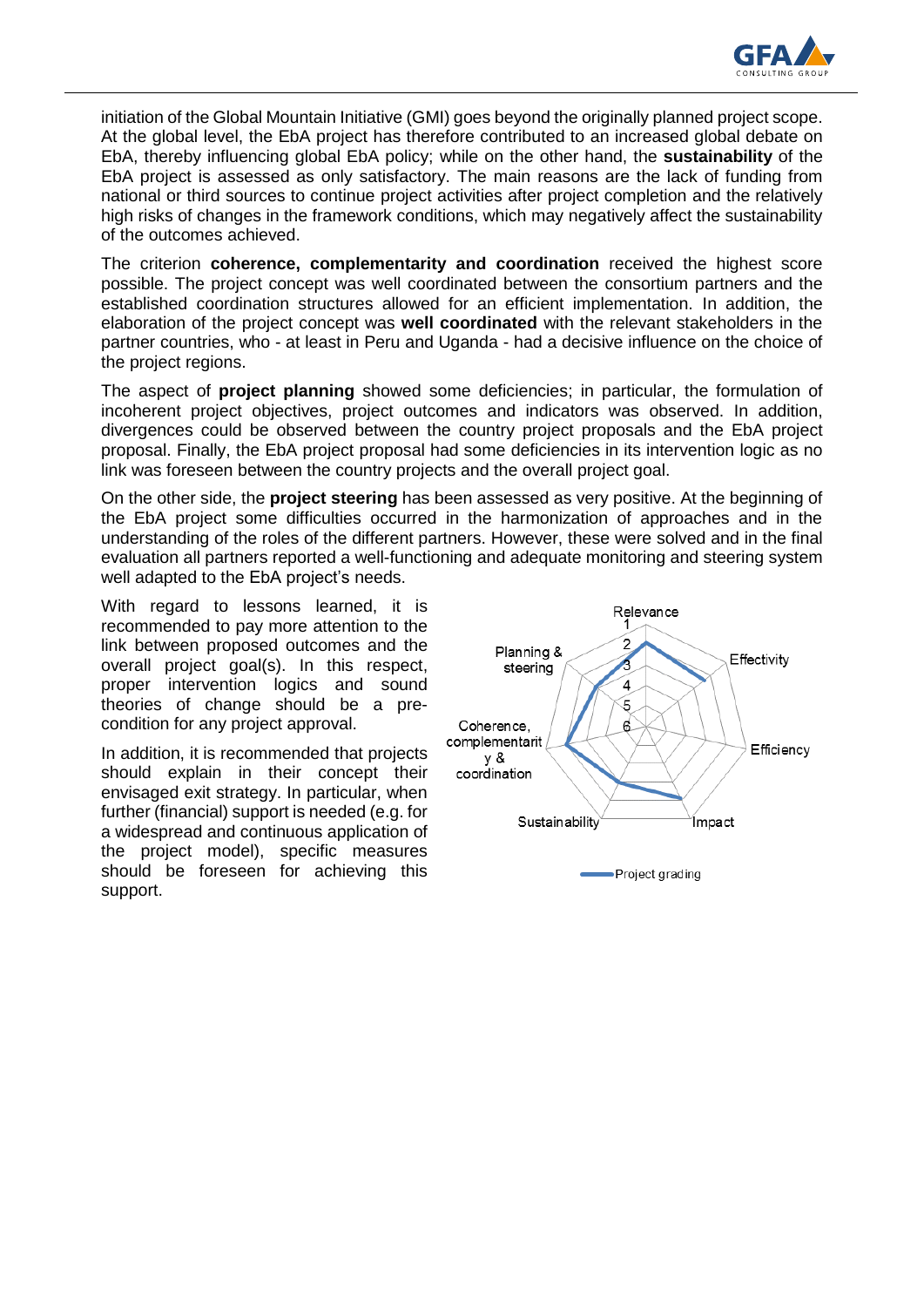

# **ZUSAMMENFASSUNG**

| Projektnummer            |                             | 12_II+_012_Global_M_EbA Mountain Flagship<br>(vorher: 10_II_109_Global_A_EbAs in<br>Bergregionen) |                        |
|--------------------------|-----------------------------|---------------------------------------------------------------------------------------------------|------------------------|
| <b>Name des Projekts</b> |                             | Ökosystembasierte Anpassung in                                                                    |                        |
| Land der Durchführung    |                             | Nepal, Peru, Uganda                                                                               |                        |
| Durchführungsstelle      | <b>UNEP</b>                 | Projektpartner                                                                                    | UNDP, IUCN             |
| Projektstart             |                             | <b>Ende des Projekts</b>                                                                          |                        |
| geplant                  | 06/2010                     | geplant                                                                                           | 12/2014                |
| real                     | 06/2010                     | real                                                                                              | 06/2016                |
| Projekt IKI-Haushalt     |                             | Projektbudget aus nicht-<br><b>IKI Quellen</b>                                                    |                        |
| geplant<br>real          | 10,000,000 €<br>11,500,000€ | geplant<br>real                                                                                   | n.a. $€$<br>$n.a. \in$ |

Die Auswirkungen des Klimawandels beeinträchtigen das Funktionieren und die Unversehrtheit verschiedener Ökosysteme und verstärken den Stress, der durch andere anthropogene Eingriffe wie nicht nachhaltige Landnutzungspraktiken entsteht. Das Programm (im Folgenden "EbA-Projekt") zielte darauf ab, die Kapazitäten von Ländern zu stärken, die besonders anfällig für die Auswirkungen des Klimawandels sind, die Widerstandsfähigkeit von Ökosystemen zu stärken, um ökosystembasierte Anpassungsoptionen zu fördern und die Anfälligkeit von Gemeinschaften zu verringern, wobei der Schwerpunkt auf Bergökosystemen lag.

Die Interventionsstrategie sah einen Bottom-up-Ansatz vor, bei dem EbA-Pilotprojekte (nachstehend "Pilotprojekte") in Nepal, Peru und Uganda, Überwachungsinstrumente und die Festlegung eines Basisszenarios miteinander verknüpft wurden, um aus den Pilotprojekten zu lernen und den Prozess der Replikation und des Scale-up zu unterstützen. Durch die parallele und kooperative Entwicklung und Anwendung von Methoden und Instrumenten sowie die Durchführung von Pilotprojekten in verschiedenen Ländern und Regionen (nachstehend "Länderprojekte"), sollte das EbA-Projekt die Lernkurve lokaler und nationaler Institutionen verkürzen und den Transfer von Wissen und Erfahrungen über den Aufbau der Widerstandsfähigkeit von Ökosystemen und die Förderung ökosystembasierter Anpassungsoptionen beschleunigen.

Insgesamt erhielt das Programm für fast alle Bewertungskriterien gute Noten.

Das EbA-Projekt ist von **hoher Relevanz** für die Ziele der Internationalen Klimaschutzinitiative (IKI), da es direkt zum Ziel der IKI beiträgt, beispielhafte Ansätze im Bereich der Anpassung an den Klimawandel bzw. der Minderung des Klimawandels mit Replikationspotenzial zu unterstützen. Darüber hinaus trägt das EbA-Projekt indirekt zum Erhalt der Biodiversität in der Region bei. Durch die Verringerung der Anfälligkeit von Ökosystemen wird ein Beitrag zum Erhalt der Biodiversität geleistet, was wiederum eines der Kernziele der IKI ist. Das Projektkonzept sieht ausdrücklich die Gewinnung von Erfahrungen und Erkenntnissen vor, die über geeignete Verteilungsmechanismen mit anderen Ländern geteilt werden sollten, um eine hohe Replikation zu ermöglichen. Darüber hinaus zielte das EbA-Projekt darauf ab, neue Möglichkeiten für experimentelles Lernen zwischen Regionen und zwischen Ländern innerhalb derselben Region zu schaffen.

Die meisten Ziele des EbA-Projekts wurden erreicht und die **Gesamtwirksamkeit** wird als zufriedenstellend bis gut bewertet. Einige kleinere Kritikpunkte betreffen die Anwendung fundierter EbA-Kosten-Nutzen-Analysen sowie die Übernahme und Anwendung von EbA-Methoden und -Instrumenten auf nationaler Ebene.

Das Kriterium **Effizienz** konnte bei dieser Re-Evaluierung nicht bewertet werden, da weder zum ursprünglichen EbA-Projektbudget noch zu den angefallenen Ausgaben detaillierte Informationen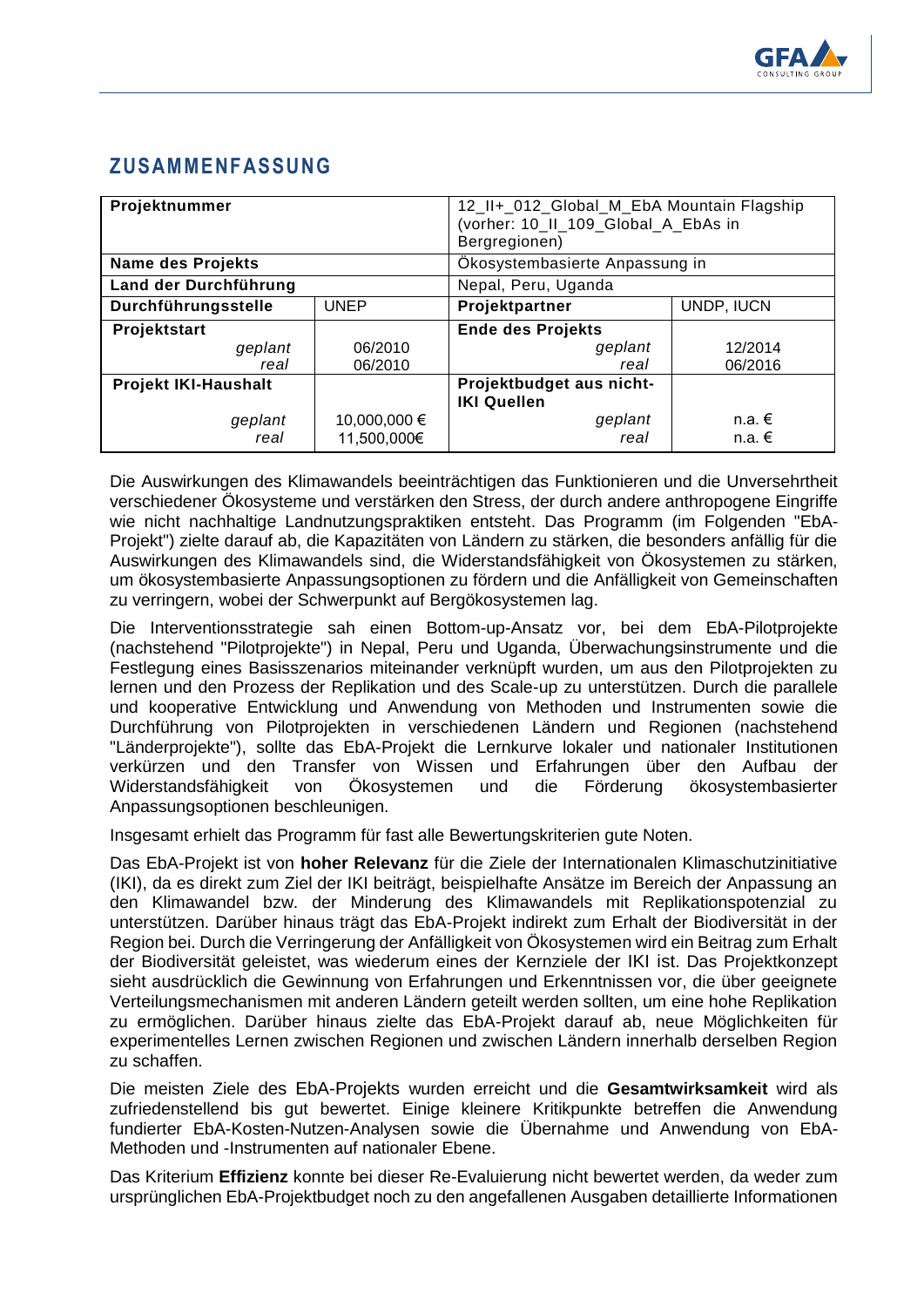

verfügbar waren. Ein abschließender Evaluierungsbericht der UN-Umwelt (im Folgenden als abschließender Evaluierungsbericht bezeichnet) kam zu dem Schluss, dass die Gesamteffizienz des EbA-Projekts "mäßig zufriedenstellend" ist, aber es werden keine Einzelheiten für diese Bewertung angegeben.

Die **Auswirkungen** des EbA-Projekts werden als sehr positiv bewertet. Durch eine spezifische Komponente, die später in das Projektkonzept aufgenommen wurde, konnten wesentliche Erfolge erzielt werden, zu denen das EbA-Projekt beigetragen hat. Insbesondere die Schaffung von formalisierten Mechanismen wie die Initiierung der Global Mountain Initiative (GMI) geht über den ursprünglich geplanten Projektumfang hinaus. Auf globaler Ebene hat das EbA-Projekt daher zu einer verstärkten globalen Debatte über EbA beigetragen und damit die globale EbA-Politik beeinflusst; andererseits wird die **Nachhaltigkeit** des EbA-Projekts nur als zufriedenstellend bewertet. Die Hauptgründe dafür sind die fehlende Finanzierung aus nationalen oder dritten Quellen, um die Projektaktivitäten nach Projektabschluss fortzusetzen, und die relativ hohen Risiken von Änderungen der Rahmenbedingungen, die sich negativ auf die Nachhaltigkeit der erzielten Ergebnisse auswirken können.

Das Kriterium **Kohärenz, Komplementarität und Koordination** erhielt die höchstmögliche Punktzahl. Das Projektkonzept war zwischen den Konsortialpartnern gut abgestimmt und die etablierten Koordinationsstrukturen ermöglichten eine effiziente Umsetzung. Darüber hinaus wurde die Ausarbeitung des Projektkonzepts **gut** mit den relevanten Interessengruppen in den Partnerländern **abgestimmt**, die - zumindest in Peru und Uganda - einen entscheidenden Einfluss auf die Auswahl der Projektregionen hatten.

Der Aspekt der **Projektplanung** wies einige Mängel auf; insbesondere wurde die Formulierung von inkohärenten Projektzielen, Projektergebnissen und Indikatoren festgestellt. Außerdem waren Abweichungen zwischen den Projektvorschlägen der Länder und dem EbA-Projektvorschlag festzustellen. Schließlich wies der EbA-Projektvorschlag einige Mängel in seiner Interventionslogik auf, da keine Verbindung zwischen den Länderprojekten und dem Gesamtprojektziel vorgesehen war.

Auf der anderen Seite wurde die **Projektsteuerung** als sehr positiv bewertet. Zu Beginn des EbA-Projekts gab es einige Schwierigkeiten bei der Harmonisierung der Ansätze und beim Verständnis der Rollen der verschiedenen Partner. Diese wurden jedoch gelöst, und in der abschließenden Bewertung berichteten alle Partner über ein gut funktionierendes und angemessenes Überwachungs- und Steuerungssystem, das gut an die Bedürfnisse des EbA-Projekts angepasst ist.

Im Hinblick auf die Lessons Learnt wird empfohlen, der Verbindung zwischen den vorgeschlagenen Ergebnissen und den allgemeinen Projektzielen mehr Aufmerksamkeit zu widmen. In dieser Hinsicht sollten eine angemessene Interventionslogik und solide Theory of Change eine Vorbedingung für jede Projektgenehmigung sein.

Darüber hinaus wird empfohlen, dass die Projekte in ihrem Konzept ihre geplante Ausstiegsstrategie erläutern. Insbesondere wenn weitere (finanzielle) Unterstützung benötigt wird (z. B. für eine weit verbreitete und kontinuierliche Anwendung des Projektmodells), sollten spezifische Maßnahmen zur Erreichung dieser Unterstützung vorgesehen werden.

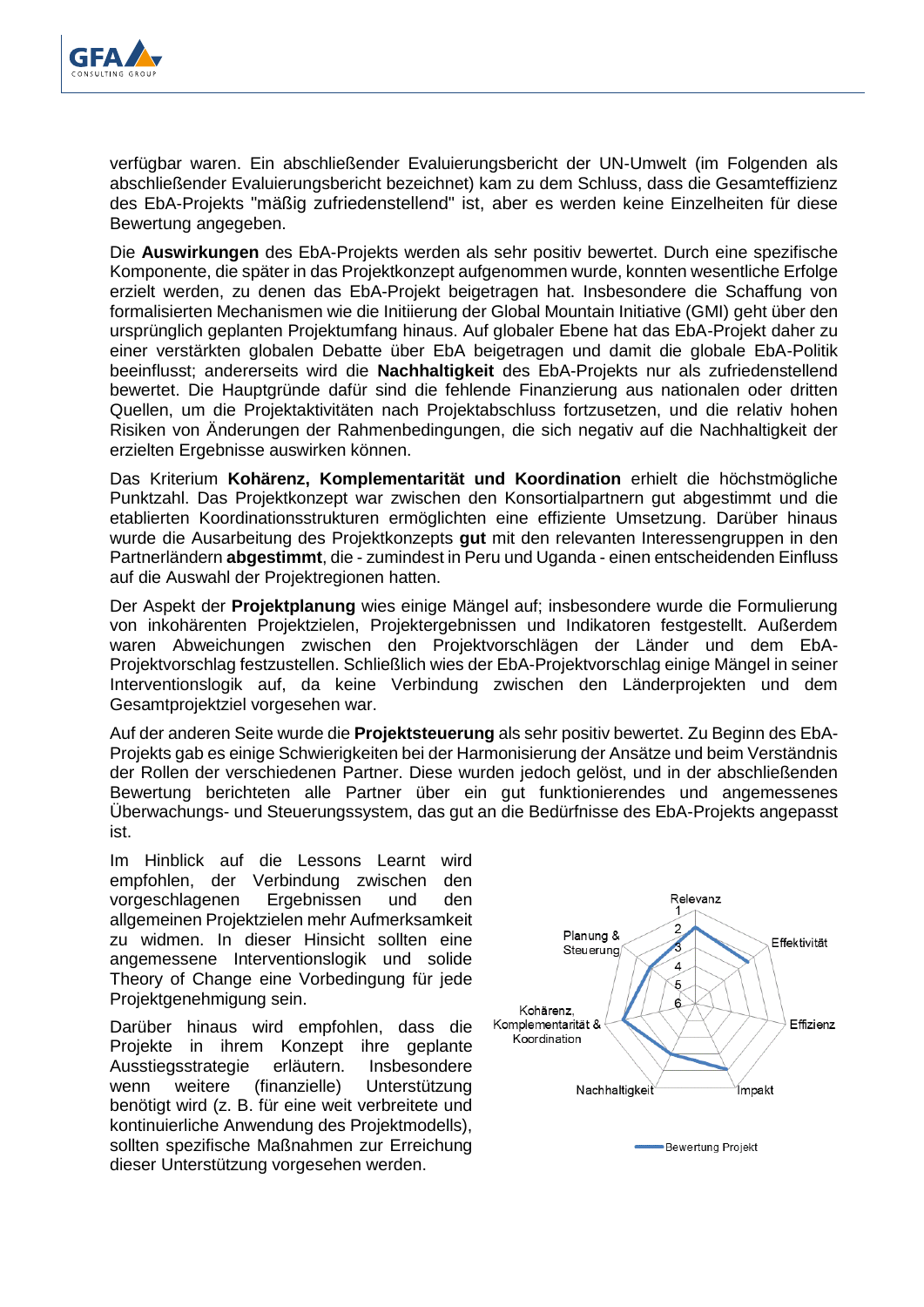

# **1 P R O J E C T B R I E F**

## **1.1 Framework Conditions and Needs Assessment**

Climate change impacts are affecting the functioning and integrity of several ecosystems and are adding to the stress resulting from other anthropogenic interventions such as unsustainable land use practices. The project countries and targeted ecosystems have been identified as particularly vulnerable to climate change impacts. A multitude of communities depend upon the services provided by these ecosystems.

Nepal is a largely agricultural economy and therefore highly sensitive to changes in climate and the availability of natural resources. Climate change threatens to reduce the effectiveness of development initiatives throughout Nepal. In addition, the UNFCCC National Communication noted that changes in temperature and precipitation alter vegetation patterns, which in turn affect biodiversity in Nepal's forests. Nepal's National Adaptation Programme of Action has identified inadequate technical, institutional and financial capacity to implement the national programme. With regard to technical and technological capacity, it requires the promotion of improved pasture and rangeland management techniques to rehabilitate the degraded mountain ecological region, and integrated wetland management through innovative mechanisms such as facilitating governance. Capacity building of forest-dependent communities, farmers and rural populations is also necessary for forest and ecosystem management.

According to studies prior to Peru's Second National Communication, climate change events expected by 2050 confirm the trends towards increased temperatures, reduced precipitation, rising sea level, and increased frequency of extreme weather events. Existing climate change impacts include the rapid retreat of many Andean glaciers, some of which could disappear completely by 2030. Warming in the Andes is also already causing damages to high mountain ecosystems. These ecosystems have unique endemic flora and provide numerous and valuable environmental goods and services. In Peru glacier retreat could seriously affect seasonal water flows and the availability of water for human consumption, hydropower, agriculture, sanitation, and ecosystem integrity.

Uganda is considered highly vulnerable to the impacts climate change. Increases in temperature and rainfall conditions have far-reaching consequences on the intensity and occurrences of hazards in Uganda's mountain areas. The most significant future climate change challenges for the mountain ecosystems of Uganda are increased glacial reduction, floods and landslides with impacts on the health, food security and the economic development potential of the population. In addition, national knowledge and capacity to undertake vulnerability and impact assessments on vulnerable ecosystems, such as mountain ecosystems are limited. National (as well as regional) data, indicators and observation systems that inform vulnerability and impact assessments for vulnerable ecosystems also need to be enhanced. Finally, building capacity across scientific and policy-making institutions and networks to generate, interpret and act upon information for adaptation planning remains a critical gap.

# **1.2 EbA Project Objectives**

The objective of the proposed EbA project is to strengthen the capacities of Nepal, Peru and Uganda to enhance ecosystem resilience for promoting ecosystem based adaptation options and to reduce the vulnerability of communities, with particular emphasis on mountain ecosystems. In particular, the EbA project will support: (i) the development of methodologies and tools for mountain ecosystems; (ii) the application of the above tools and methodologies at the national level; (iii) the implementation of EbA pilot projects at the ecosystem level; and (iv) the formulation of national policies and building an economic case for EbA at the national level.

In addition, the following country project objectives were defined:

Uganda: The goal of the proposed country project is to strengthen Uganda's capacity for promoting ecosystem based adaptation options and to reduce the vulnerability of communities to climate change with particular emphasis on mountain ecosystems.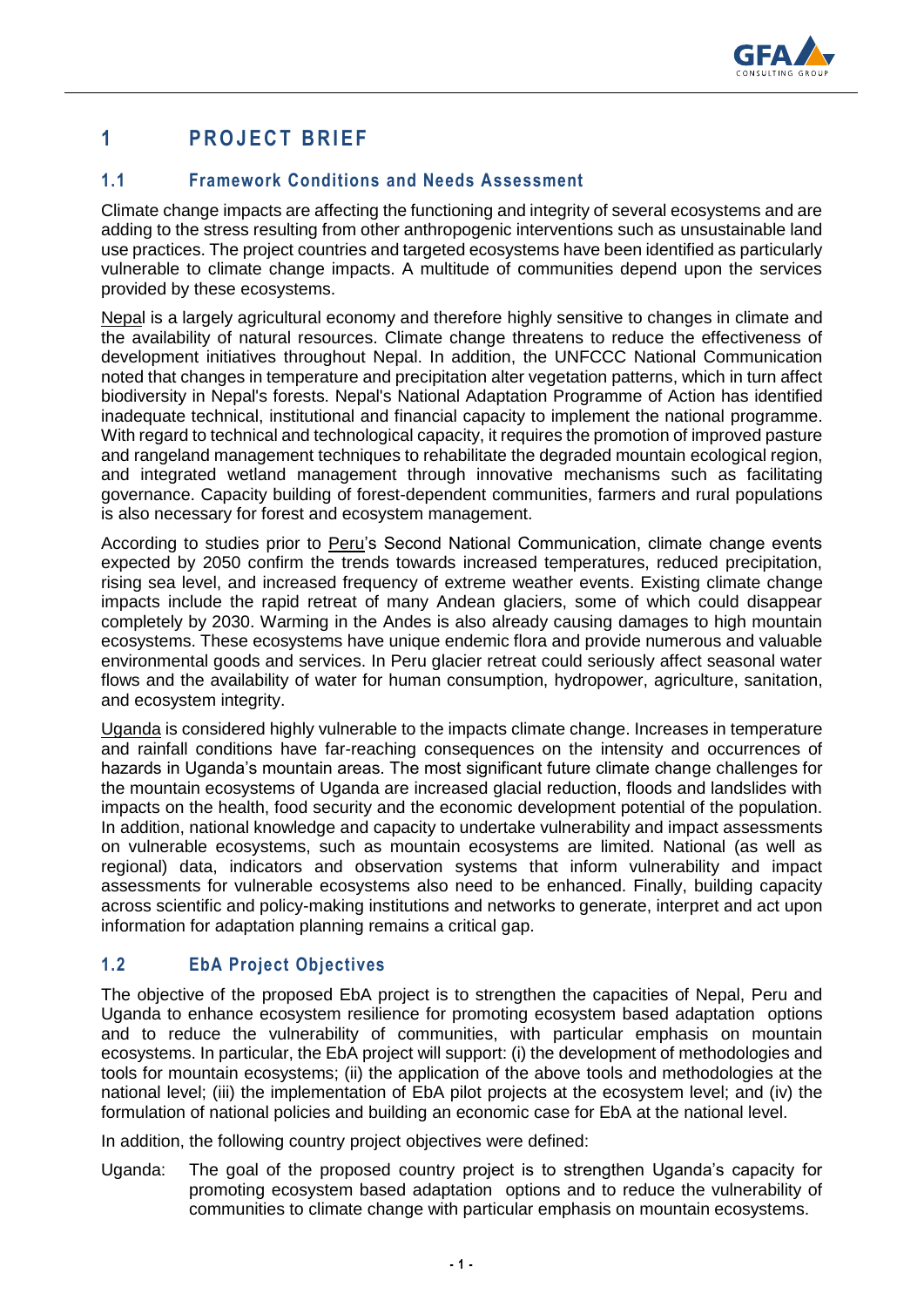

- Peru: The objective of the proposed country project is to strengthen Peru's capacity to promote and implement ecosystem based adaptation to climate change and to reduce the vulnerability of local communities in high mountain ecosystems, with particular emphasis on the Central Andean ecosystems as typified in the Nor Yauyos – Cochas Scenic Landscape Reserve and its buffer zone.
- Nepal: To strengthen the capacity of national and local actors and institutions on ecosystem based adaptation in Nepal.

As target indicators - valid for all country projects - were defined:

- Ecosystem based adaptation framework including assessment and monitoring methodologies and tools developed and applied for designing EbA measures;
- Ecosystem based adaptation strategy and action plan developed for at least three mountain ecosystems in three continents;
- Capacity built and prioritized ecosystem based adaptation measures piloted and demonstrated in at least three vulnerable ecosystems to build ecosystem resilience and reduce the vulnerability of local communities in three mountain ecosystems;
- EbA measures integrated into local (at appropriate level) ecosystem management and national development and climate change policies and plans;
- EbA learning captured and disseminated including practical guidance tools on cost and benefits of adaptation implementation options in mountain ecosystems as a basis for replication efforts.

## **1.3 Intervention Strategy and Theory of Change**

The main project hypothesis was that improving the adaptability of vulnerable communities through the implementation of ecosystem-based adaptation will lead to real changes in human livelihoods and improved ecosystem health. The EbA project had identified the following key elements of its intervention strategy:

- The successful operation and sustainability of adaptation options is based on the generation of local benefits. Therefore, a corner stone of the project concept was maximum involvement of local institutions in the implementation of the EbA options, including local communities, landowners, local and regional authorities, and other stakeholders.
- Through this mechanism, the EbA project aimed at integrating EbA into local ecosystem management plans and into national development and climate change policies and plans.
- In order to achieve sustainability and replication, the project concept included working relationships at different levels and with different partners in the countries at local, regional and nationals levels such as ministries, municipalities and civil society organisations as well as with partners experienced with EbA planning and implementation.
- In addition, a maximum coordination and synergy with ongoing projects in the participating countries was foreseen.
- Finally, the products, tools developed, and lessons learned from the EbA project should be analysed and disseminated through the Ecosystems Livelihoods Adaptation Networks (ELAN) and Global Adaptation Network (GAN) with its regional networks.

Hence, the EbA project aimed at creating new opportunities for experimental learning between regions and among countries within the same region.

The intervention strategy envisaged a bottom-up approach by linking the pilot projects, monitoring tools and the establishment of a baseline scenario (business as usual) with the aim of learning from the pilot projects and supporting the replication and scale up process. Through the parallel and cooperative development and application of methodologies and tools as well as the implementation of pilot projects in different countries and regions, the project intended to shorten the learning curve of local and national institutions and accelerate the transfer of knowledge and experience on building ecosystem resilience and promoting of ecosystem-based adaptation options.

By sharing and replicating experience, the EbA project wanted to contribute to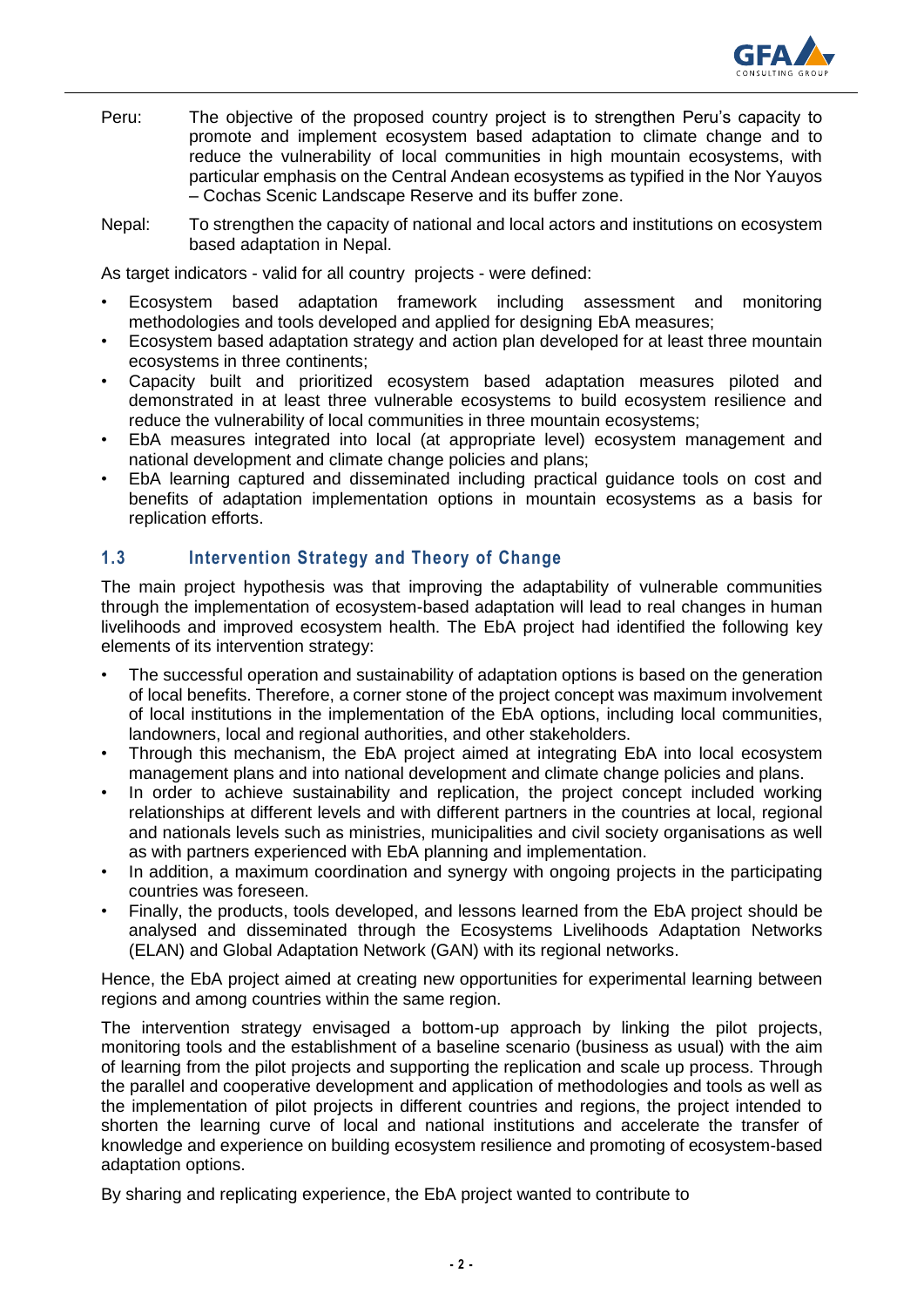

- protect vulnerable communities and their livelihoods, and ecosystems from the impacts of climate change;
- conserve biodiversity and enhance local ecosystem services for adaptation in the face of anticipated climate change impacts;
- improve rural livelihoods by creating and/or maintaining employments and income generating opportunities i.e. through promoted conservation efforts;
- build the capacity and facilitate the effective engagement of local and national institutions and of communities and indigenous groups in adaptive ecosystem management;
- contribute to the development of the target countries' sustainable development by improving the management of natural resources and their sustainable use.

## **1.4 Project Partners**

l

The EbA project was implemented by three partners: UNEP as lead partner and UNDP and IUCN and cooperation partners. This partnership was justified as the three organizations complement each other's comparative strengths with the goal of delivering more effectively adaptation support services to countries. According to the project proposal all agencies have full ownership of the entire EbA project (through joint fundraising and decision making) while each of them is leading the implementation of distinct parts based on comparative advantages. In this regard, UNEP provided overall /global coordination of the EbA project in close collaboration with UNDP and IUCN, while UNDP and IUCN were responsible for country level implementation.

A global steering committee with representation from the BMU and the three partners was established to provide operational coordination and guidance for the overall implementation of the project. In addition, national steering committees (including UNDP, UNEP, IUCN and relevant national stakeholders) were established to oversee national implementation.

The technical lead role for the different components was taken up by the following partners:

- Component 1 (Development of methodologies and tools for ecosystem based adaptation decision making in mountain ecosystems): UNEP
- Component 2 (Application of methodologies and tools at ecosystem level): UNEP with UNDP providing coordination at the country level
- Component 3 (Implementation of ecosystem based adaptation pilots at ecosystem level): UNDP and IUCN jointly led the work in Nepal, Peru and Uganda with UNDP providing overall coordination at the country level
- Component 4 (Development of business case for ecosystem based adaptation at the national level; and the additional component): UNDP
- Component 5**<sup>1</sup>** (Development of a learning and knowledge management framework): UNEP

Funding for the EbA project was channeled through a Multi Donor Trust Fund (MDTF) established under the UN Multi Donor Trust Fund Office (http://mdtf.undp.org/).

Within the countries, a large number of political partners were involved, namely:

- Nepal: At the national level the Ministry of Forest and Soil Conservation (MoFSC) through its Department of Forests (DoF), Ministry of Population and Environment (MOPE), Ministry of Federal Affairs and Local Development (MoFALD), Ministry of Agriculture Development (MoAD) and the National Planning Commission (NPC). At the regional level the Western Region Forest Directorate (WRFD) and the District Administration in the project region.
- Peru: At the national level the Ministry of Environment (MINAM), its Directorate of Climate Change and the National Service of Protected Areas (SERNANP). At the regional level, the Directorates of Natural Resources of the regional governments and SERNANP administrations.

**<sup>1</sup>** Component 5 was added in the course of the project together with an extension until 31st December 2015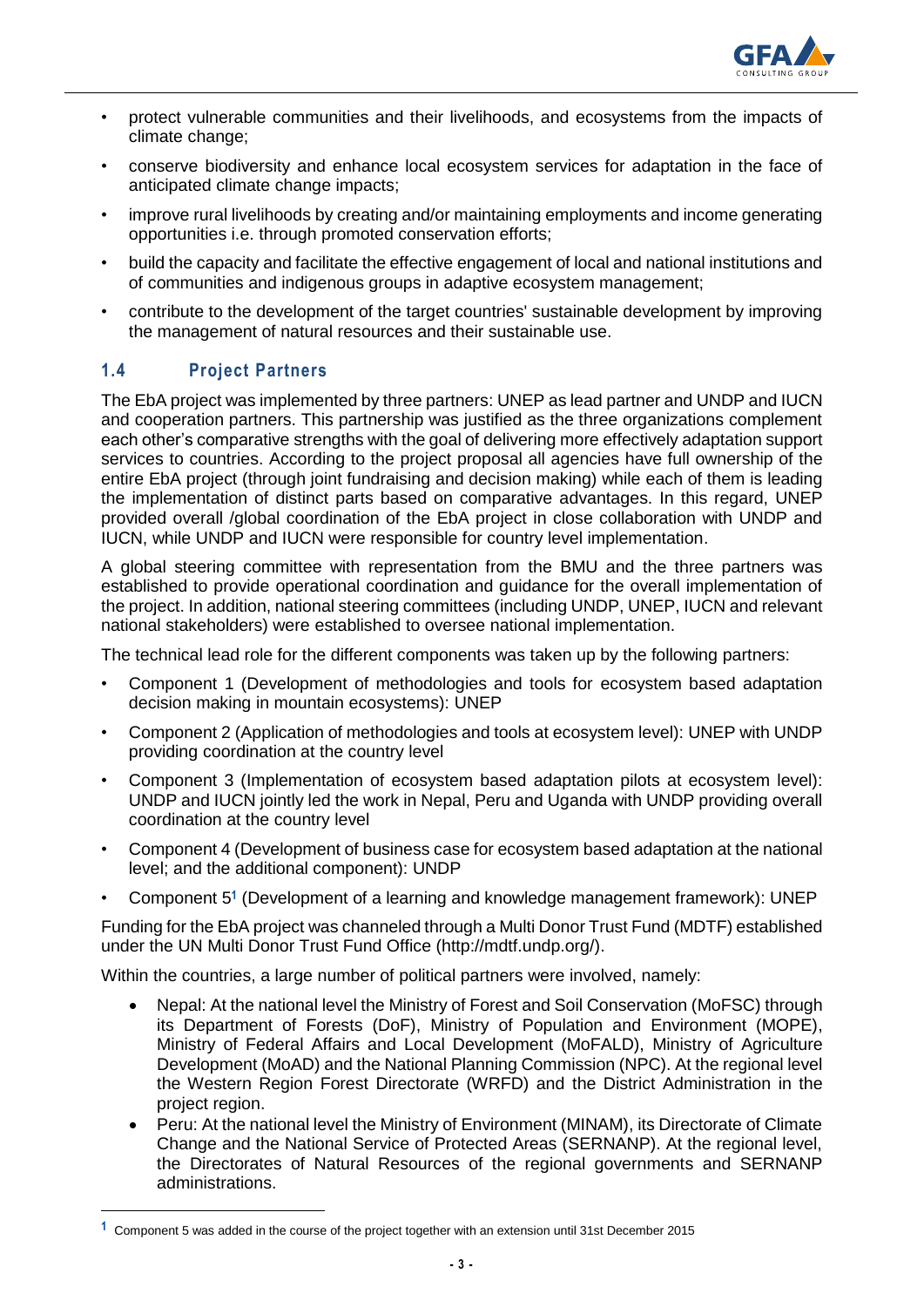

 Uganda: At the national level, the Ministry of Water and Environment (MWE) through its Directorate of Environmental Affairs (DEA) and the Climate Change Department (CCD). At the sub-national level, the district administrations.

## **1.5 Project Budget and Timeframe**

The EbA project proposal mentioned a budget of EUR 10 million and an implementation horizon of 54 months (06/2010 to 12/2014). Within the UN, the EbA project was approved in June 2010 and commenced immediately after approval. However, there was an initial delay in disbursing funds by the BMU (funds were received in 2011), causing a slow start.

The EbA project underwent a major revision in 2015, when a component on learning and knowledge management was added, an additional funding of EUR 1.5 million was provided, and the EbA project duration was extended first to 31 December 2015 and later to 30 June 2016 to enable the completion of outputs.

# **2 R E- E V A L U A T I O N M E T H O D**

### **2.1 Re-evaluation Design and Process**

The re-evaluation of the present EbA project followed the general methodology, specifically developed for the evaluation of projects financed through the International Climate Initiative. This methodology is based on the five OECD-DAC criteria for project evaluation (relevance, effectiveness, efficiency, sustainability, impact), complemented by two additional criteria "coherence, complementarity and coordination" and "project planning and steering" in order to capture additional insights into IKI projects. The methodology includes a series of guiding questions and related indicators for each criterion, reflecting the diversity of thematic areas covered by the IKI. This re-evaluation was desk-based and was carried out in 4.5 days.

## **2.2 Data Sources and Quality**

The main sources used for this re-evaluation were the project proposal, interim reports and in particular, a final evaluation report of the EbA project carried out under the umbrella of the UN Environment Evaluation Office, whose final version was published in May 2017. As the methodology and content of the final evaluation did not fully correspond with the abovementioned IKI specific methodology, a re-evaluation was carried out, transferring the narrative information from the final evaluation report into the IKI specific evaluation matrix, presented in this re-evaluation report.

The present EbA project included activities in three countries. For each country, specific goals and outputs were formulated. However, the EbA project proposal did not provide details on expected outcomes and outputs and did not include objectively verifiable indicators or a logframe. In addition, the formulated objectives did not fully correspond to the country projects. Therefore, no detailed data was available for evaluating the country projects' specific results in comparison to the targets formulated in the EbA project proposal. In consequence, the information shown in this re-evaluation report is mainly based on the information in the final evaluation report, crosschecked with information from the interim reports.

In addition, not all indicators specified in the IKI evaluation methodology could be assessed due to a lack of specific information. In these cases, plausibility considerations have been applied allowing for an overall assessment of the EbA project with the exception of the criterion "efficiency", as detailed data about planned and executed budget were not available.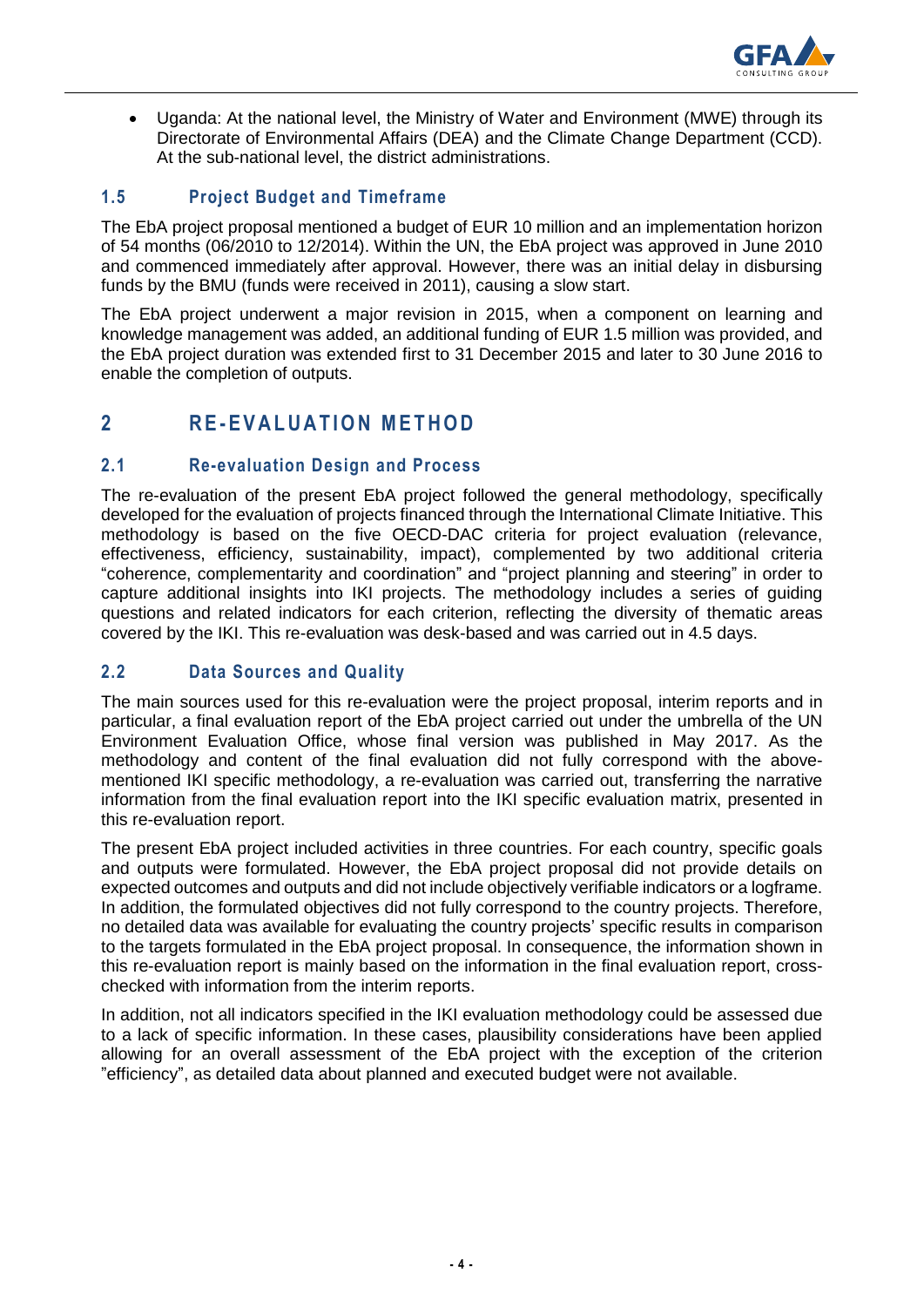

# **3 E V A L U A T I O N R E S U L T S**

### **3.1 Relevance**

| <b>Criterion</b>                   | <b>Overall evaluation question:</b><br>Do the project goals reflect the goals of the IKI, the partner country and the<br>beneficiaries? |     |
|------------------------------------|-----------------------------------------------------------------------------------------------------------------------------------------|-----|
|                                    | Degree of contribution to IKI's programme goals (60%)                                                                                   | 1.7 |
| Relevance                          | Relevance of the project for achieving the country's climate objectives (25%)                                                           | 2.4 |
|                                    | Relevance of the project for its target group (15%)                                                                                     | 2.0 |
| <b>Overall rating of relevance</b> |                                                                                                                                         | 1.9 |

### Relevance to the IKI programme objectives:

The objective of the proposed EbA project on the one hand is to strengthen the capacities of Nepal, Peru and Uganda to strengthen ecosystem resilience for promoting ecosystem-based adaptation options, on the other hand to reduce the vulnerability of communities, with particular emphasis on mountain ecosystems. The activities were similarly conducted in three countries in mountain regions, offering diverse ecosystems. Through exchange of experience and tools, a fast and considerable impact was expected, going beyond the specific project regions. Therefore, it has directly contributed to the IKI objective of supporting exemplary approaches in the area of adaptation to / mitigation of climate change with potential for replication.

In addition, the project has indirectly contributed to the preservation of the biodiversity in the region. According to surveys carried out before the project start, the regions offer a high diversity of fauna and flora, some of them are threatened with extinction. A reduction of the vulnerability of ecosystems will contribute to preserve the biodiversity, which again is one of the core goals of the IKI.

The EbA project concept (in its amended version) explicitly foresees the generation of experience and lessons learned which are to be shared via suitable distribution mechanisms with other countries allowing for a high replication. In addition, the EbA project aimed at creating new opportunities for experimental learning between regions and among countries within the same region. Through parallel and cooperative development, the application of methodologies and tools as well as the implementation of pilot projects, the EbA project intended to shorten the learning curve of local and national institutions and accelerate the transfer of knowledge and experience building ecosystem resilience. Due to these facts, the overall grade for the relevance to the IKI was increased.

### Relevance to the climate goals of the partner countries:

The EbA project concept is very relevant and consistent with the policies and strategies of the three partner countries.

### Country project Uganda: (grade 2.0)

Uganda's legal and policy framework recognises the importance of ecosystems in environmental management. In this context, the project is consistent with development objectives set forth by the National Development Plan (NDP) 2010. The NDP outlines four objectives with respect to the climate change sector, namely:

- 1. to develop national capacity for the coordination and implementation of climate change adaptation and mitigation activities to support social welfare and national development;
- 2. to ensure climate proof development planning;
- 3. to promote a low carbon development path; and
- 4. to meet Uganda's international obligations with regard to climate change.

Uganda's National Adaptation Programme of Action (NAPA) observes that highland ecosystems are particularly vulnerable to climate change impacts. The NAPA has particularly observed a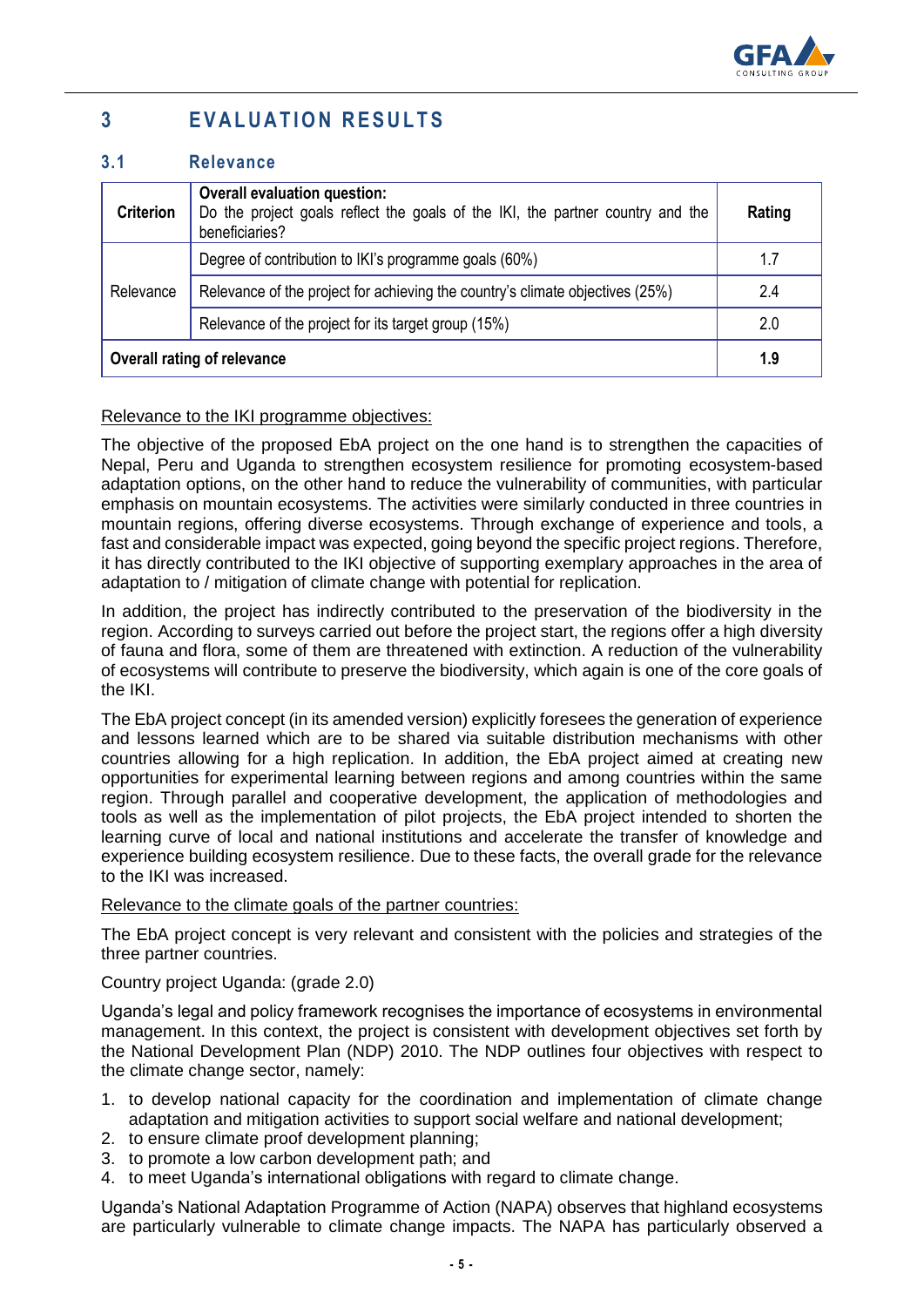

concentrated occurrence of landslides in the ecosystems of the highland. Furthermore, the project was implemented at a time when Uganda was developing its climate change policy. The country project aimed to promoting the integration of EbA approaches into the evolving climate change policy framework.

The country project received a letter from the Ministry of Water and Environment expressing a strong support of the project. In addition, all relevant national stakeholders were informed about the project and had the opportunity to express their points of view and suggestions. The specific project site was chosen in agreement with the Ministry.

#### Country project Nepal: (grade 3.0)

The design of the country project was aligned to Nepal's Three Year Plan (TYP) for the period 2010/11-2013/14, which aimed at promoting green development, making development activities climate-friendly, mitigating the negative impacts of climate change and promoting adaptation. In addition, the project has been relevant to Nepal's NAPA realising that Nepal's high vulnerability to climate change is due to the country's fragile topography, deforestation and eroded soils. The project was also aligned to Nepal's United Nations Development Assistance Framework (UNDAF) for the period 2008-2012 and UNDP Country Programme Action Plan (CPAP) for the period 2008-2012. The project's demonstration component was designed to contribute to the UNDAF (2013-2017).

The country project proposal mentions in depth the intended cooperation with official entities in Nepal. However, the available documentation does not include a formal support letter and no evidence is given that the project region was selected in agreement with the Government.

#### Country project Peru: (grade 2.0)

The country project was relevant and consistent with the Government of Peru's environmental, sustainable development and climate change goals, e.g. National and Subnational policies and legal Framework21 on Climate Change, the Climate Change Strategy (NCCS), formulated in 2003 and updated in 2009, as well as Peru's 2010 Second National Communication (SNC) to UNFCCC. Among other things, the NCCS was developed to promote and develop policies, measures and projects that increase the adaptation capacity of the country to climate change in order to make it less vulnerable. In addition, the government expected the project to increase EbA knowledge and research. The project was coherent and responded to the institution's necessities and mandate.

The country project proposal mentions in depth the intended cooperation with official entities in Peru. However, the available documentation does not include a formal support letter. On the other hand, the project area was selected on request of the relevant ministry (MINAM). Hence, it can be concluded that the project received full support by the relevant ministries.

#### Relevance to the goals of the beneficiaries:

In all three countries, the population living in mountainous areas is highly affected by climate change impacts. Most of them generate their income from agricultural activities, which are increasingly affected by climate change. Therefore, proper knowledge and tools for achieving a lower vulnerability of the ecosystems are of high interest to the population (grade 2 in all three countries).

However, the suitability of the project approach and concept was apparently not shared with the local population living at the specific project locations of the three selected countries; this point is taken into account in the criterion "project planning and steering".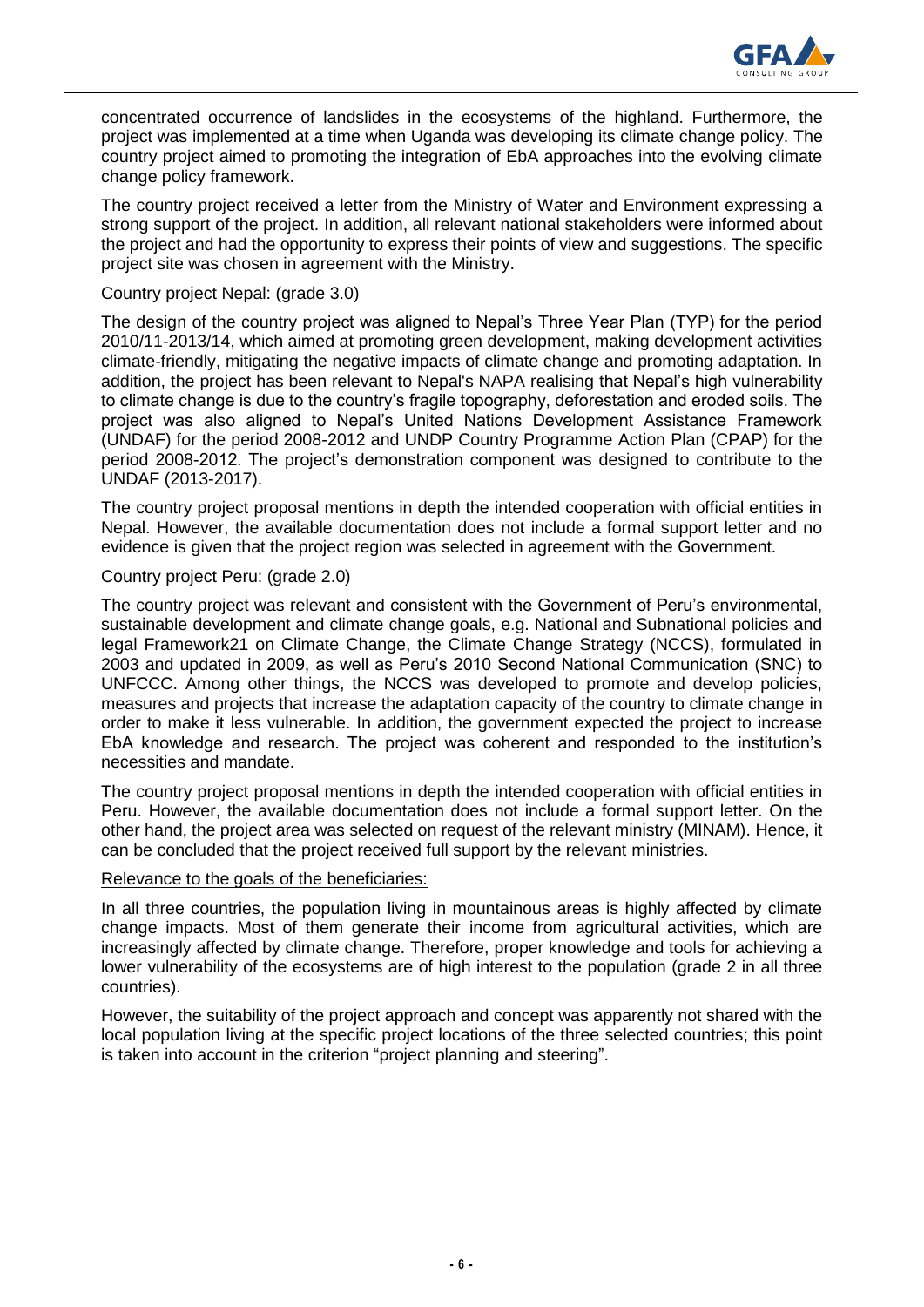

### **3.2 Effectiveness**

l

| <b>Criterion</b>                             | <b>Overall evaluation question</b><br>To which degree were the defined project goals achieved? | Rating <sup>2</sup> |
|----------------------------------------------|------------------------------------------------------------------------------------------------|---------------------|
| Effectiveness                                | Degree of achievement of the project goals (100%)                                              | 2.4                 |
| <sup>1</sup> Overall rating of effectiveness |                                                                                                | 2.4                 |

The rating for the overall achievement of outcomes mentioned in the final evaluation report is 'satisfactory'

The assessment of the EbA project's effectiveness has proven difficult, as the formulation of project objectives, results, outcomes, outputs and indicators are not coherent in the different project documents. For example, some divergences have been observed between the EbA project proposal and the three country project proposals. The three country project proposals offer in their majority a good detailed set of indicators for the mentioned outcomes, which according to the planning documents - had to be completed and quantified during the inception period. Whether this specification was performed could not be evaluated. The EbA project proposal also mentions project goals, but these lack coherent and specific indicators for each goal. This concerns in particular the overall project goal, for which no indicators were formulated.

The final evaluation report is based on a reconstructed theory of change, containing also different formulations for the EbA project goals (outcomes) and outputs. In addition, this report shows a significantly reduced number of outputs compared to the initial EbA project proposal. Consequently, a coherent comparison of achieved results with the original EbA project planning was not possible.

On the other hand, the final evaluation report itself is consistent in its logic and evaluates the achievement of results against the formulated outcomes in the final evaluation report. Therefore, the final evaluation report was taken as basis for evaluation according to the IKI methodology, showing the results in the table above.

For the assessment of the EbA project's effectiveness, the outcomes and outputs mentioned in the final evaluation report were taken as basis, showing the following results:

- Component 1: Development of methodologies and tools for EbA decision-making in mountain ecosystems climate risk assessment and forecasting.
	- Output 1.1 EbA assessment methodology and tools, options and indicators for monitoring available to decision-makers in project countries.

Under this output, UN Environment engaged the World Conservation Monitoring Centre (WCMC) to develop EbA tools and methodologies. WCMC produced an EbA guidance paper entitled *"Ecosystem resilience to climate change: What is it and how can it be addressed in the context of climate change adaptation?"*. In addition, guidance documents for conducting rapid and detailed vulnerability impact assessments (VIA) were developed and draft versions were used and customized to conduct country VIAs under component 2. The guidance tools included an M&E framework with indicators to measure performance in implementation of EbA options. The framework was used to develop country M&E frameworks for measuring outcomes and impact of the EbA activities implemented in the pilot sites.

While EbA guidance tools should have been developed and then applied to guide detailed VIAs at country level, time constraints could not allow the envisaged stepwise approach. Consequently, the guidance tools were developed parallel to the country VIA processes. Although the process of developing guidance was beneficial in informing the country VIA studies, the VIAs may not have benefited from the guidance tools as much as they should have if the guidance had been completed before the commencement of VIAs.

The delay in the development of the guidance tools had some impacts on the implementation of activities in components 2 and 3. The delay was mainly due to some deficiencies in the project

<sup>&</sup>lt;sup>2</sup> The five project components received a different weighting according to their importance for achieving the overriding project goal: component (1) 15%, component (2) 15%, component (3) 25%, component (4) 15% and component (5) 30%.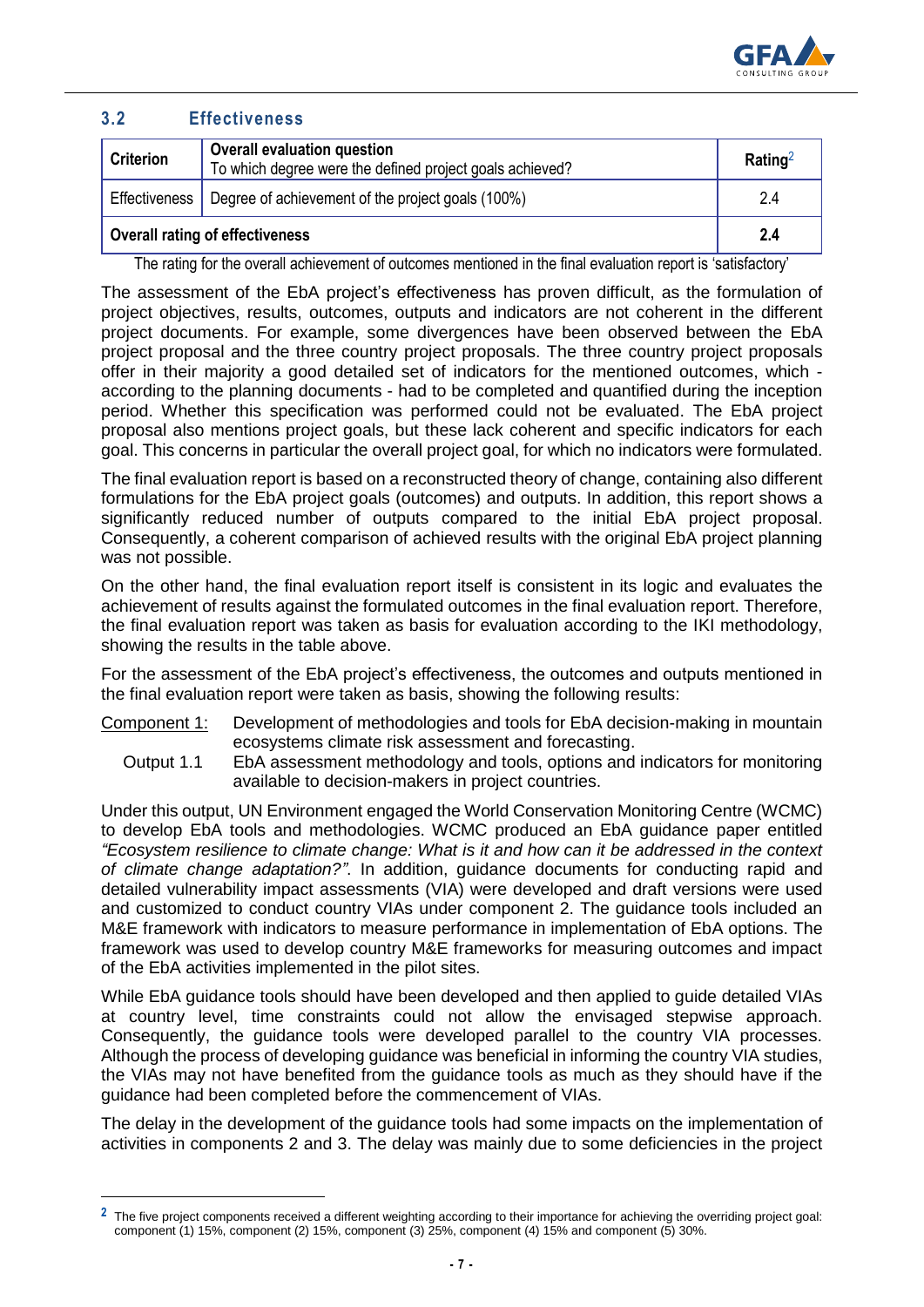

planning as the implementation methodology was not harmonized between the project partners before the commencement of the project.

Grade 3 (the final evaluation report graded moderately satisfactory)

Component 2: Application of methodologies and tools at ecosystem level.

Output 2.1 EbA strategy and action plans at ecosystem level developed.

The delays in delivering the outputs in component 1 had impacts on the execution of activities in component 2. While it was originally foreseen to perform detailed vulnerability impact assessments (VIAs) based on the results of component 1, in reality, these were performed in parallel. However, rapid VIAs were performed in a participatory manner. The later developed detailed VIAs proposed different options for the selected regions in the three countries. The VIAs focused on understanding the vulnerability of ecosystems and communities in project pilot sites and how the adaptive capacity of communities could be enhanced. They also served to broadly validate the rapid participatory vulnerability assessments undertaken, which serves as a good lesson for future projects that require VIAs.

In all three countries specific action plans were developed, proposing different EbA options. In Nepal, six EbA options were proposed to improve resilience of the ecosystem and adaptation plans for the 13 sub-watersheds were prepared, out of which three priority sub-watersheds were selected as pilot sites for project implementation. In Peru, the specific sites were chosen based on the information provided by the VIA and different EbA options were developed. In Uganda, the VIA was used to select high climate change risk areas and informed on the selection of pilot sites and EbA options for piloting. Five river micro-catchments were selected as pilot sites and climate change adaptation plans for 12 parishes were developed.

Grade 2 (the final evaluation report graded satisfactory)

Component 3: Implementation of EbA pilots at ecosystem level

- Output 3.1 Technical and capacity building support on EbA planning, executing and monitoring delivered.
- Output 3.2 Pilot demonstrations delivered contributing to EbA strategies and action plans being developed in three different countries.

In all three countries, much emphasis was given on capacity building activities targeting decisionmakers at national and sub-national level. However, the target groups trained differ widely:

- Nepal: Emphasis was on the regional and local level, where in total > 6,000 people participated in the trainings. Trainings were conducted that targeted staff of the Western Regional Forest Directorate (WRFD), agriculture and livestock district line agencies, members of the Councils of the Panchase Protection Forest (PPF), Community Forest User Groups (CFUGs) women groups, and Community-based Organizations (CBOs).
- Peru: Trainings focussed on regional governmental personnel to enhance knowledge about ecosystems and suitable management systems. No data is available regarding the number of people trained.
- Uganda: Trainings were conducted for target groups at national, regional and local level, for which different training materials were developed. The training targeted decision-makers and technical staff at national and district levels and community groups.

In addition, all three country projects supported study tours for government leaders, technical staff, community groups and farmers.

In all country projects, under component 2 detailed EbA strategies and action plans were elaborated. The plans included different aspects such as restoration activities, water conservation, livelihood diversification, biodiversity conservation, reforestation, soil conservation etc. In addition, according to the action plans the specified activities were executed in all three countries.

Nevertheless, it is worthwhile to state that at least some of the activities implemented were not novel, but rather already implemented before the commencement of the project. To which extent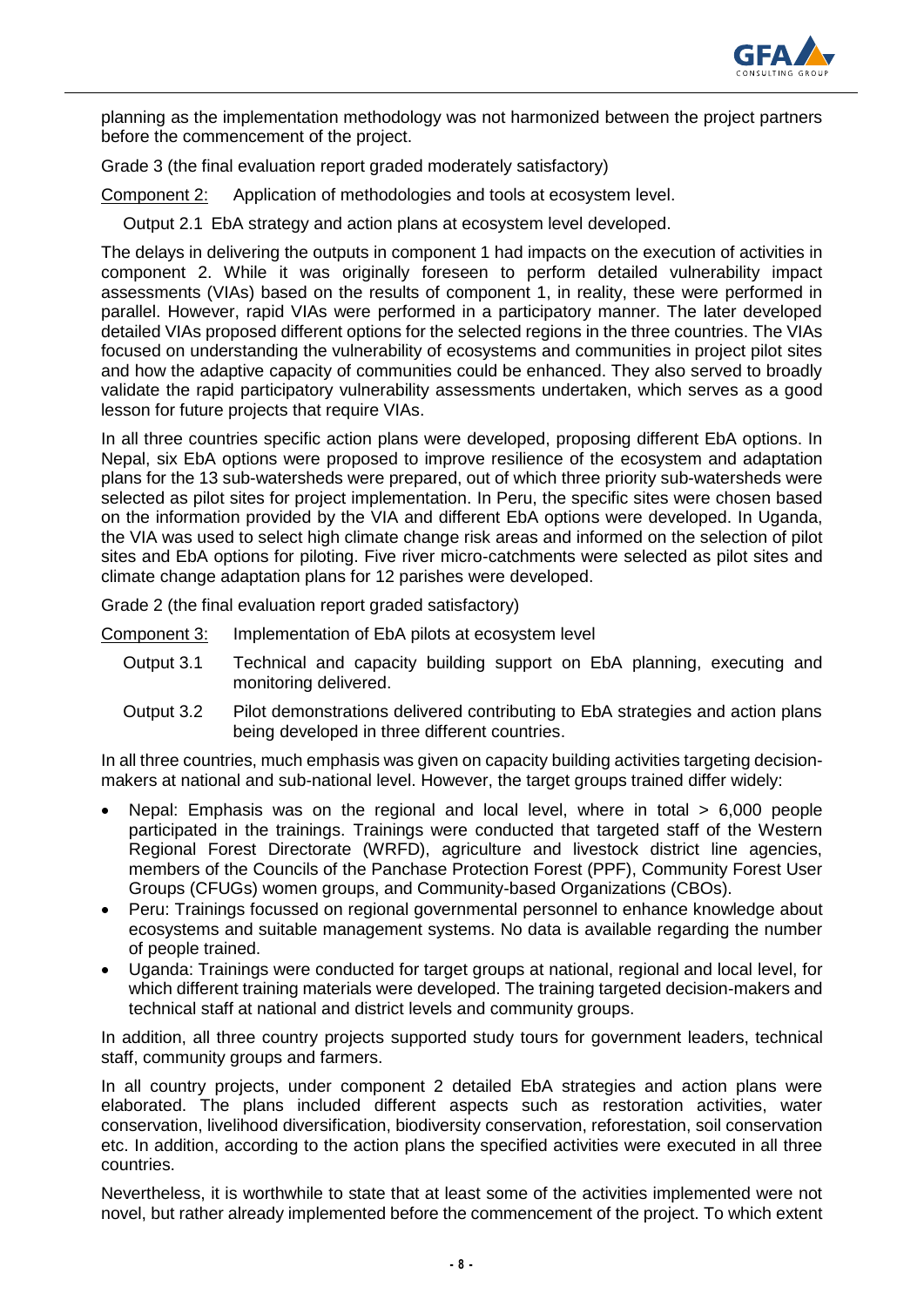

could not be assessed in this re-evaluation. This observation led to a slight reduction in the grading of this component.

Grade 2.5 (the final evaluation report graded highly satisfactory)

- Component 4: Business case for EbA at the local and national levels developed
	- Output 4.1 Guidance notes for Business Case for EbA and the cost-coefficients developed and shared with the relevant governments at national level.

In all three country projects the products developed under components 1 and 2 were shared with national and even global levels. For example, the results were used by the project partners in the UNFCCC Nairobi Work Programme on EbA and results contributed towards integration of ecosystem based approached for adaptation into UNFCCC reports and database. The Cost Benefit Analysis (CBA) approach was applied to the EbA project and it determined the costeffectiveness of the EbA options piloted at ecosystem level in countries. The project produced a publication 'Making the Case for Ecosystem Based Adaptation - The Global Mountain EbA Programme in Nepal, Peru and Uganda', which was launched at a UNFCCC COP21 side-event in Paris.

As mentioned above, in all three countries cost-benefit analyses were performed on specific activities implemented. However, according to the information received these CBA were performed towards the end of the project (ex-post) and hence, did not have an impact on the choice of activities in the pilot sites. As a result, at least in Uganda it was found that some measures implemented were not sufficiently cost-effective and beneficial, leading to a reduction in the grade.

Grade 2.7 (the final evaluation report graded highly satisfactory)

Component 5: Development of a learning and knowledge management framework.

Output 5.1 Knowledge products to capture lessons on EbA produced and disseminated.

In early 2014, the EbA project was expanded to include a cross-cutting component on learning and knowledge management. The activities under this output were geared at strengthening learning from the three pilot projects beyond local and country levels. As this was exactly the overall objective of the project, the inclusion of this component is positively validated (but negatively taken into account in the project planning criterion).

Several activities were undertaken within this component. The EbA project convened high-level events at national and global levels and a global EbA network was initiated. For example, four annual Global Learning and Technical Workshop for the Global Mountain EbA programme workshops were conducted in Germany in 2012, Uganda 2013, Nepal 2014 and Peru 2015. In addition, several documents were published, different side events at COPs organized and EbA policy briefs prepared at country level. Finally, an EbA learning framework for mapping and assessing the effectiveness of EbA related initiatives was developed.

Grade 2.0 (the final evaluation report mentioned highly satisfactory)

## **3.3 Efficiency**

No detailed information was available to assess the efficiency of the project. Therefore, no grade was assigned to this criterion. Some qualitative statements were provided in the final evaluation report, which are shown and assessed below.

| <b>Criterion</b> | <b>Overall evaluation question</b><br>How is the relation between the project results and the employed (financial)<br>means to be judged? | Rating |
|------------------|-------------------------------------------------------------------------------------------------------------------------------------------|--------|
| Efficiency       | Degree of justification for the invested effort compared to the reference<br>value/frame (40%)                                            | n.a.   |
|                  | Degree of invested effort necessary to achieve the project goal(s) (25%)                                                                  | n.a.   |
|                  | Degree of use of the project's outputs (e.g. capacities, knowledge, equipment)<br>(35%)                                                   | n.a.   |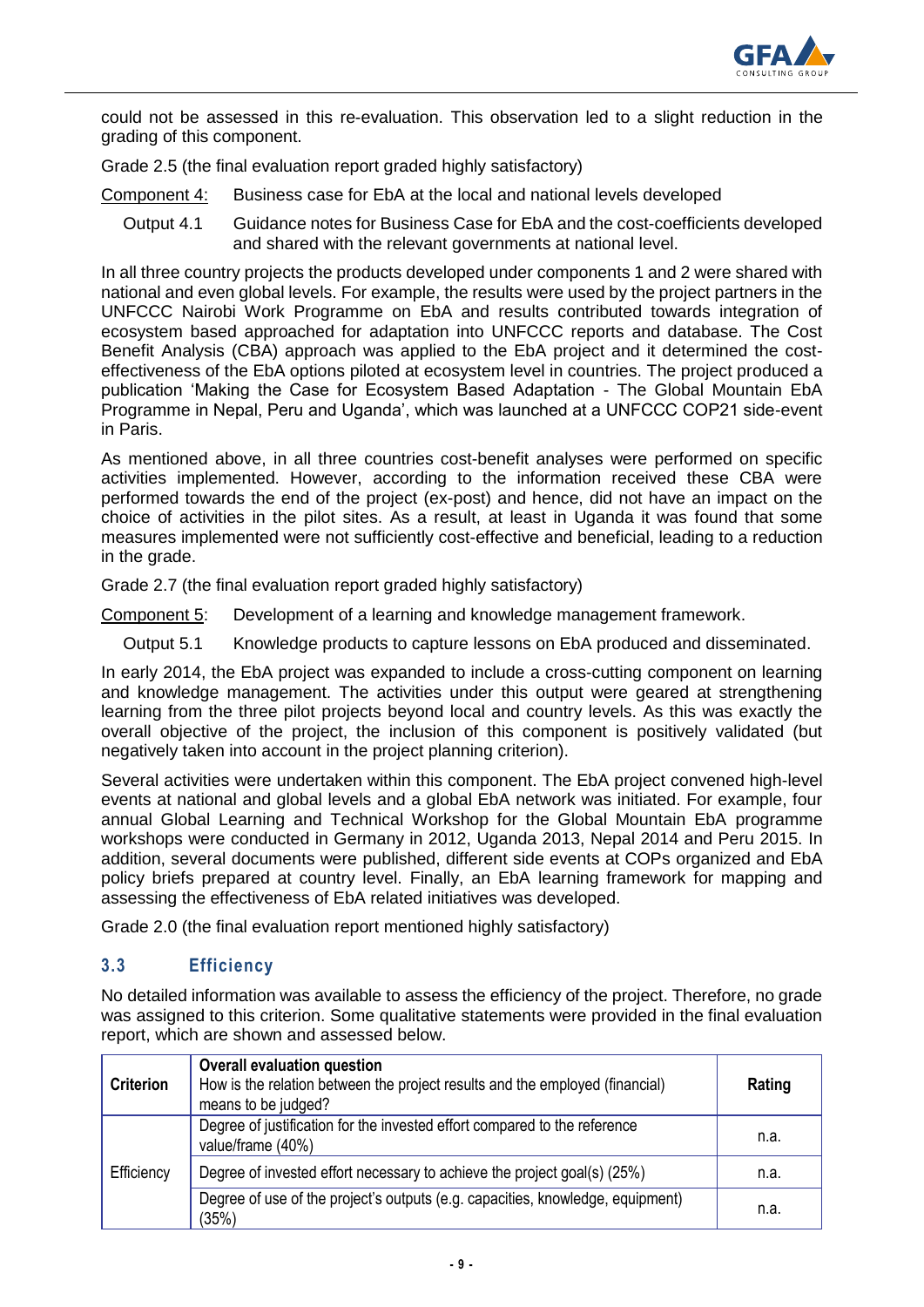

| <b>Criterion</b>                    | <b>Overall evaluation question</b><br>How is the relation between the project results and the employed (financial)<br>means to be judged? | Rating |
|-------------------------------------|-------------------------------------------------------------------------------------------------------------------------------------------|--------|
| <b>Overall rating of efficiency</b> |                                                                                                                                           | n.a.   |

The final evaluation report (2016) concludes that "overall the project was cost effective", based on the following reasons:

- i. Partnerships: Harnessing the comparative advantage of the partners and establishment of strategic partnerships with key organizations who already had a strong track record of experience in climate change adaptation in the country;
- ii. Site selection: Pilot sites were selected in areas where potential partners and the governments were already conducting relevant projects and programmes;
- iii. Building on the past and ongoing programmes of partners and utilization of existing institutional structures government ministries, regional and local governments, information, equipment and data sets.

The same report stated furthermore: *"These cost-efficient measures contributed to the successful completion of the project within the budget. However, the selection of pilots in areas where governments and partners were already working, could also mean that the project 'went for low hanging fruits' instead of trying to promote EbA in highly vulnerable locations where this would have required starting from the beginning, but would have made a bigger difference at the end."* In addition it is stated that the *"management costs, mainly composed of project staff, travel and administrative support, remained low as compared to the total project budget"*.

A summary of expenditures was provided by UNEP to BMU in January 2017. However, no information was made available regarding contributions made by the different project partners, for example by the involved ministries or local stakeholders. The final evaluation report only provides an overview comparison of planned budget to expenditures occurred at the end of 2015. In addition, the final evaluation report provides an expenditure overview per country.

Out of these overviews, it is deduced that 59.6% of the overall budget (IKI) was designated for work within the countries, while 40.4% were foreseen for other activities, probably including project management.

As neither the original project budget nor details on the above mentioned expenditures were available, neither a cost comparison with other projects nor a detailed cost assessment could be performed. Therefore, the criterion efficiency is not assessed in this re-evaluation.

The final evaluation report concludes that the overall efficiency of the project is rated 'moderately satisfactory', but no details are provided for this rating.

| <b>Criterion</b>                | <b>Overall evaluation question</b><br>Does the project contribute to climate-relevant impacts? | Rating |
|---------------------------------|------------------------------------------------------------------------------------------------|--------|
|                                 | Degree of achievement qualitative and quantitative climate-relevant impacts<br>(80%)           | 2.0    |
| Impact                          | Degree of achievement of other un-intended relevant impacts (00%)                              | n.a.   |
|                                 | Degree of achievement of multiplication effects regarding result dissemination<br>(20%)        | 2.5    |
| <b>Overall rating of impact</b> |                                                                                                | 2.1    |

### **3.4 Impact**

Considering the high level of ownership of the EbA project results in countries and globally, the partnerships built, and the institutionalization of the project's achievements, it is very likely that the project outcomes can progress into impact.

The success of the EbA project in catalyzing international debate has made a case for policy change and support for EbA in the United Nations Environmental Assembly, UNFCCC and Convention on Biological Diversity (CBD), which could increase funding for EbA application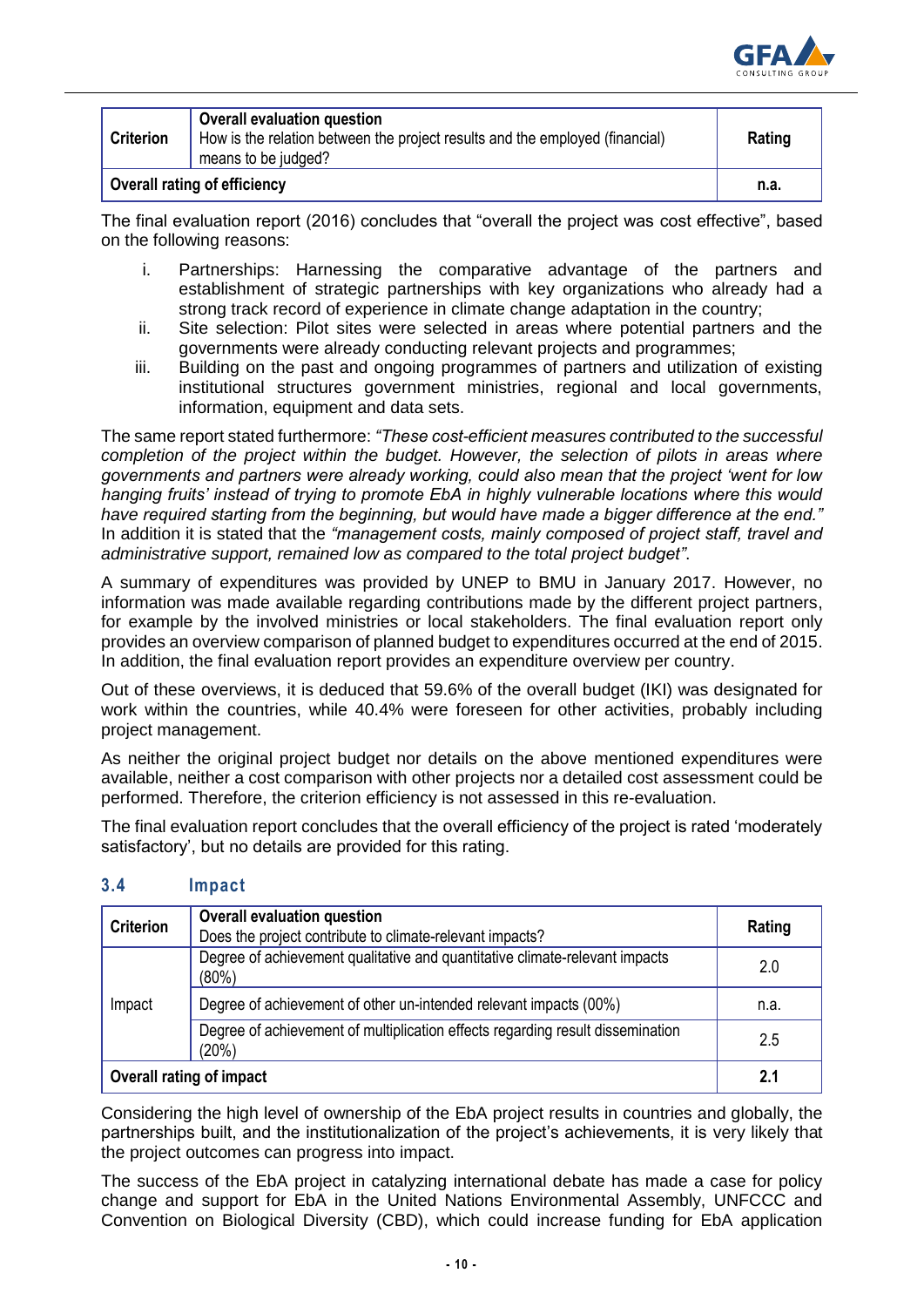

globally. Already within UN Environment funding for EbA is increasing. However, long-term impacts regarding adaptation and building resilience in countries will accrue more likely if the EbA approach becomes part of a wider framework for integrating EbA and ecosystem management into planning and socio-economic development at all levels.

Globally, the EbA project has had exceptionally broad reach in making the case for policy change for EbA, ranging from working with communities to engaging with other countries and the United Nations. The EbA project has worked to bridge local practice with global policy. For example, site and country level experiences on planning and implementing EbA have been shared through global policy platforms under the UNFCCC and CBD. In addition, the CBD recognized the importance of EbA at the CBD COP12 in 2014. Consequently, the CBD Secretariat set up a Technical Reference Group on EbA in response to the COP12 decision on EbA. An expert workshop on EbA organized by the CBD Secretariat in Johannesburg, South Africa, in September 2015, consolidated recommendations on incorporating EbA into biodiversity conservation. IUCN has been contributing towards this process and helped in designing the workshop and mapping methodology for the global EbA synthesis report.

These achievements - and in particular the creation of formalized mechanisms for incorporating EbA approaches into general climate change activities - go beyond the overall EbA project goal and is, therefore, positively rated.

In addition, the replication potential of the EbA project is assessed as very high. The EbA project built a case for adoption of EbA at country and global level and the integration of EbA in national and global policy. However, limited funding at country level could limit the scaling-up and replication of the project results, which would be required to reach impact. While in Nepal and Peru some funding has been allocated in sectoral budgets to scale-up project results, the funding is still inadequate to effectively replicate the project results.

| <b>Criterion</b>                        | <b>Overall evaluation question</b><br>Are the positive outcomes / impacts of the project sustainable?                                                   | Rating |
|-----------------------------------------|---------------------------------------------------------------------------------------------------------------------------------------------------------|--------|
| Sustainability                          | Degree of verification of the project's outcome after project end (25%)                                                                                 | 2.0    |
|                                         | Degree to which the beneficiary/project partner has the capacities of sustaining<br>and continuing the positive project results after project end (30%) | 3.0    |
|                                         | Degree of the project's outputs continuation by the beneficiary/project<br>partner/third parties with their own resources after project end (20%)       | 3.5    |
|                                         | Degree of ecological, social, political and economic stability in the project area<br>(25%)                                                             | 3.5    |
| <b>Overall rating of sustainability</b> |                                                                                                                                                         | 3.0    |

## **3.5 Sustainability**

The rating for the overall sustainability of the project mentioned in the final evaluation report is 'moderately likely'

The EbA project applied a highly participatory approach in design and implementation. Stakeholders actively participated in all activities including VIAs, selection of pilot sites, prioritisation of EbA options, as well as in piloting of on-the-ground EbA interventions. The participatory approach employed by the project provides a framework for continued resource mobilization and implementation of EbA activities in the project countries. The involvement and formation of community groups enhances the potential of improved socio-economic conditions related to the project results because the built networks will continue beyond project end. **At the local level**, sustainability has been found likely due to the high demand for the implemented EbA options in communities.

As well on the **national level** sustainability is likely. The national, regional and local policy makers and technical staff who were involved in capacity enhancement activities and piloting EbA options have increased confidence in EbA. Countries have incorporated EbA in their Intended Nationally Determined Contributions (INDCs), which are now international commitments. Thus, a policy framework at national level to sustain the project's achievements and lessons learned beyond project end exists.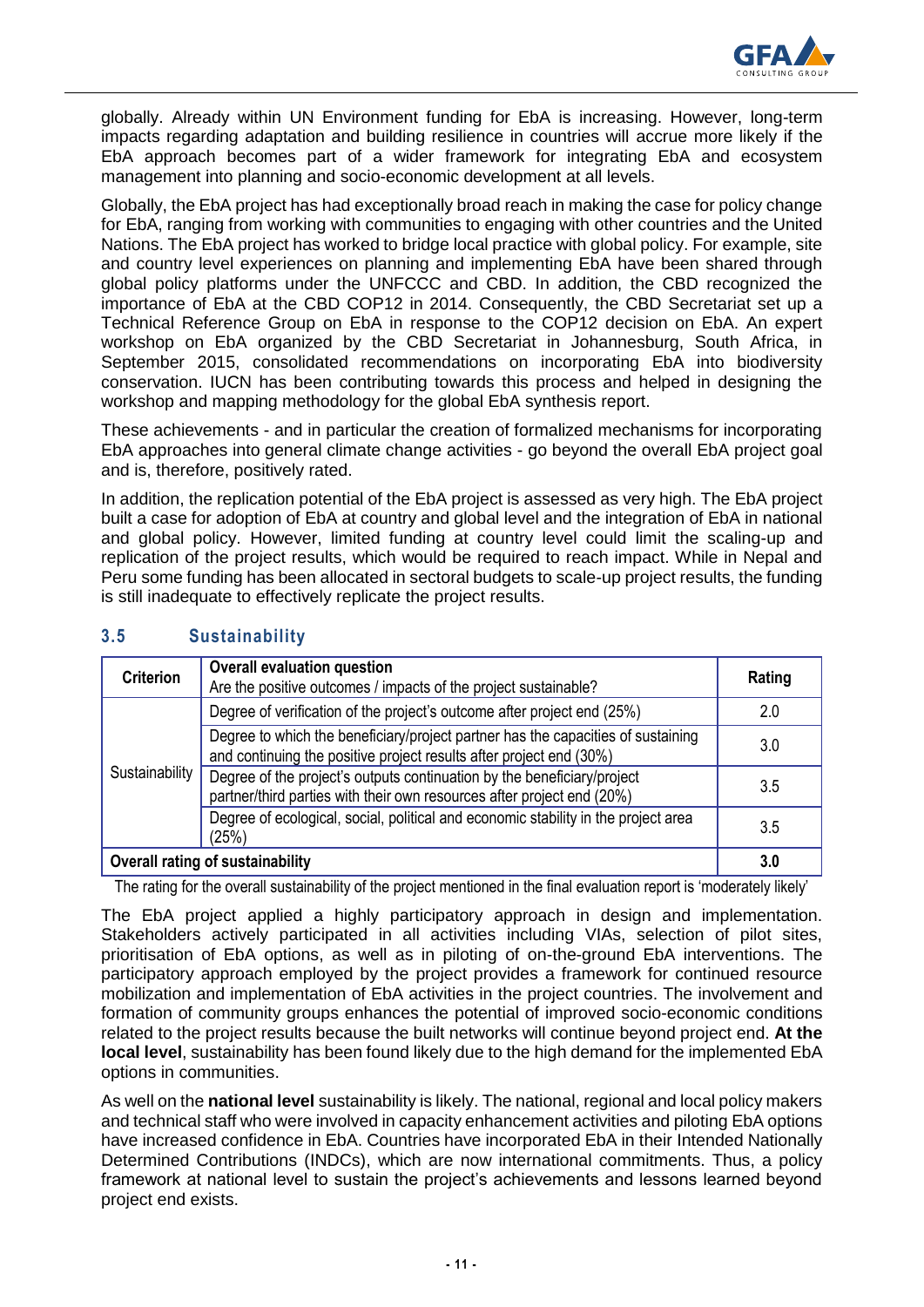

The EbA project was implemented within existing institutional structures and mandates. During the implementation of the EbA project, Adaptation Learning Centres were put in place in Uganda and in Nepal that strengthen the climate change institutional set up of the regions. The Adaptation Learning Centres will continue to promote climate change learning and knowledge dissemination for a long time after project end. As in Peru these centres were not established, the grade for this aspect has been reduced.

Despite this positive assessment, according to the final evaluation report, concerns exist about the lack of adequate financial resources for sustaining project outcomes in all three countries. Financial sustainability will largely depend on funding from national budgets, international climate financing streams and initiatives of other external donors and regional institutions, as the project design did not propose specific strategies for self-financing in the post-project period.

However, some positive trends could be observed: In Peru, a financial line has been created to fund EbA actions. In Nepal, the synergy created on EbA in the Regional Climate Change strategy and the Management Plan creates an opportunity for allocation of resources to EbA in Nepal's national budget. In Uganda, the integration of EbA in NDPII and NCCP provides an avenue for financing EbA through national resources.

Within the framework of the EbA project partnership, there is no planned follow-up phase/programme at the **global level**. When providing seed funding for implementing the EbA project, it was hoped that other donors would follow suit and commit funds to the EbA project, but this did not happen. Hence, at the time of project closure, opportunities for financing EbA exist only within the project countries. As EbA was incorporated in the countries' INDCs/NDCs and national and sectoral policies, co-funding possibilities exist through international climate change financing streams (like the GCF, AF etc.) and national budgets.

Relatively high risks to sustainability are seen due to potential changes in the framework conditions. For example, the project sustainability could be affected by natural emergencies as seen in Nepal. There, the earthquake in April 2015 shifted priorities of the government from environment management issues, and especially EbA to address the effects of the disaster. In addition, sustainability could be negatively affected by demographics. For example, in Uganda the region has high population densities and shortage of land (land per household is between 1- 2 acres in some cases). Therefore, communities have been encroaching on Mt. Elgon National Park (a project site) to expand agricultural land, creating serious human-environment conflicts.

In general, political changes/strife could affect the sustainability of the project's results in the medium to long-term. However, this is an inherent problem and due to the increased awareness regarding EbA, this risk is not seen as high as others. Finally, economic risks are seen as likely, which are directly linked to the previous ones. For example, in cases of increased economic problems of the local population and/or in cases of political changes, short-term interests may overrule the long-term benefits of a suitable ecosystem management. This risk is evaluated as relatively high in all three countries.

## **3.6 Coherence, complementarity and coordination**

This criterion proved to be difficult to assess as neither the project proposal nor the final evaluation report provides respective information. In particular, it is not apparent whether and to what extent the project concept was coordinated and/or harmonized with initiatives from other donors (including other German ministries / state agencies). For this reason, the respective indicator was not assessed as shown in the following table:

| <b>Criterion</b>                                     | <b>Overall evaluation question</b><br>Is the project complementary to interventions of other donors?                              | Rating |  |
|------------------------------------------------------|-----------------------------------------------------------------------------------------------------------------------------------|--------|--|
| Coherence,<br>complementarity<br>and<br>coordination | Degree of the project's complementarity towards other donors' projects<br>$(50\%)$                                                |        |  |
|                                                      | Degree to which chosen cooperation forms during project implementation<br>ensure an adequate coordination with other donors (50%) | 2.0    |  |
|                                                      | Overall rating of coherence, complementarity and coordination<br>2.0                                                              |        |  |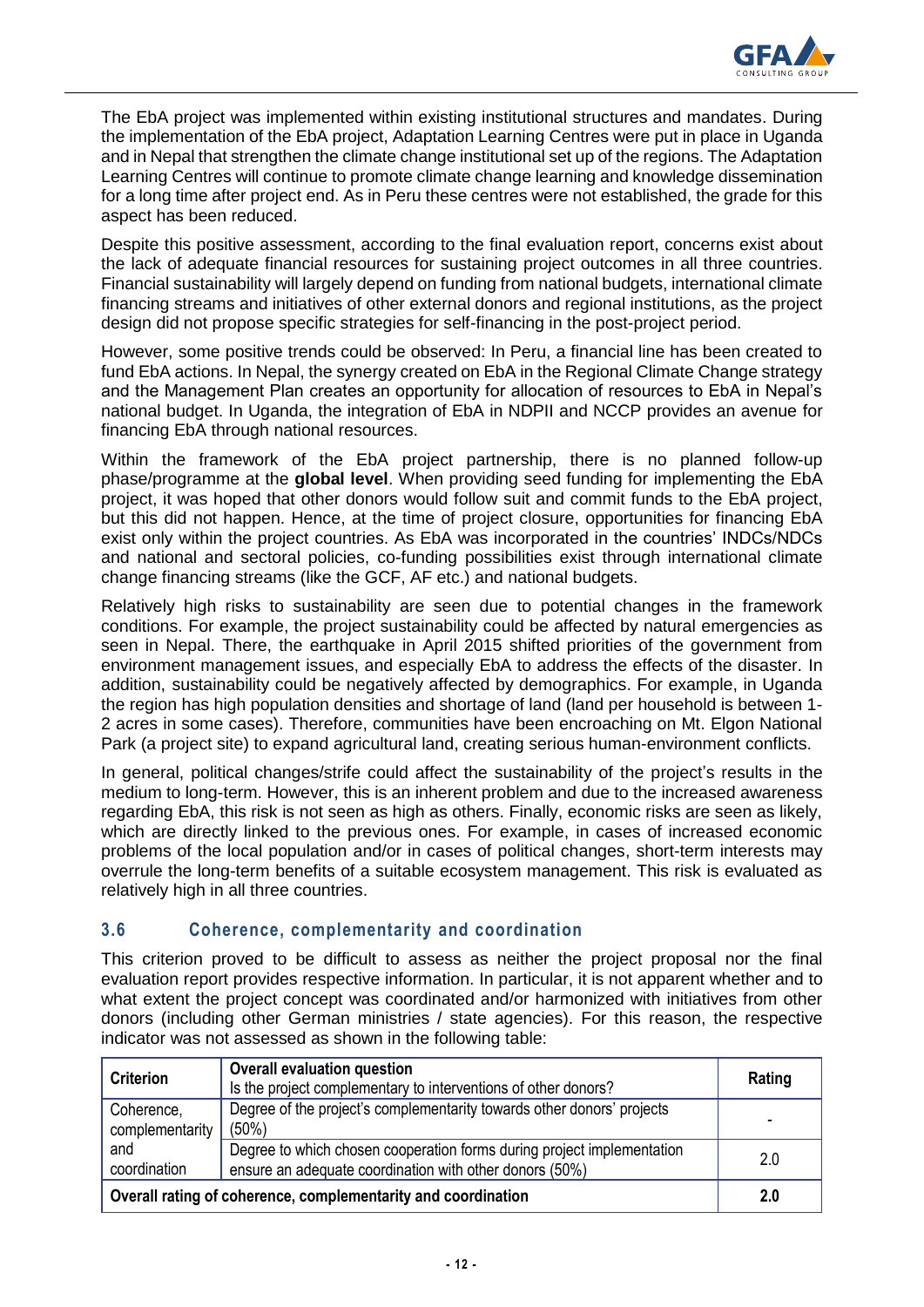

The available documentation does not provide information on the degree of coordination during project implementation. However, as in each country different stakeholders including ministries were involved in the monitoring of activities, it can be assumed that this process took place. In addition, the final evaluation report states that one of the key factors for project success was the effective coordination and implementation role of key partners (Governments/Ministries).

## **3.7 Project Planning and Steering**

| <b>Criterion</b>                                | <b>Overall evaluation question</b><br>Are the employed planning and steering processes appropriate for achieving the<br>project's goals? | Rating |
|-------------------------------------------------|------------------------------------------------------------------------------------------------------------------------------------------|--------|
| Project<br>planning                             | Degree of project planning quality (50%)                                                                                                 | 3.3    |
| and<br>steering                                 | Degree of project steering quality (50%)                                                                                                 | 2.5    |
| Overall rating of project planning and steering |                                                                                                                                          | 2.9    |

Project Planning: (grade 3.3)

The overall project planning is assessed as satisfactory, showing some strengths and weaknesses in specific points. The participation of stakeholders at international, national, subnational and community levels is assessed very positively. The involvement of respective national and local governments in the project planning ensured that the project goals and objectives were consistent with their needs and facilitated ownership and buy-in. In addition, the project design recognized the benefit of adopting a participatory approach involving key stakeholders and communities in project activities. Participation was particularly ensured through signing agreements and MOUs with key partners prior to project start.

The involvement of local governments and communities in the VIAs, selection of pilot sites and prioritization of no regret measures and EbA options helped to ensure that their needs were taken into consideration, which again ensured community ownership and buy-in. Through this active participation of various stakeholders, the general ecological, social, institutional and economic framework conditions were adequately analyzed.

The EbA project proposal did not include an explanation of a theory of change (TOC), which was only included in the revised Project Document, elaborated in 2015 for internal UNEP reasons. However, this TOC did not cover the entire project duration. Despite this deficiency, the intervention logic itself - and in particular the detailed country proposals - showed a predominantly coherent intervention logic. It is observed that in the EbA proposal the link between the project measures, outputs and outcomes in the three selected countries with the overall project objective is missing. This was corrected only in 2015, when a component was added.

In addition, the EbA project proposal showed deficiencies in the formulation of coherent project objectives and outcomes, and did not provide objectively verifiable indicators. The country project proposals showed some more details, but this was not reflected in the EbA project proposal, which did not include a logframe. The EbA project proposal lacked as well financial information. According to the document, no financial break-down was provided, specifying budgets for the different project components and outputs.

The combination of the three main partners (UNEP, UNDP and IUCN) was target-oriented, with each partner making important contributions towards different project components and outputs according to their core competencies. However, one weakness was the insufficient alignment of different implementation approaches previous to project start. UN Environment preferred to start with developing tools and methodologies and implementing at a later stage. On the other hand, IUCN wanted to start implementation immediately based on its rapid participatory assessments. The country governments also wanted implementation quickly and were of the view that conducting VIAs as part of the planning phase would delay the desired implementation of project measures. UNDP preferred a participatory planning approach at country level.

A final deficiency is observed in the missing exit strategy. As mentioned above, the project proposal focused predominantly on the implementation of activities in the countries, but the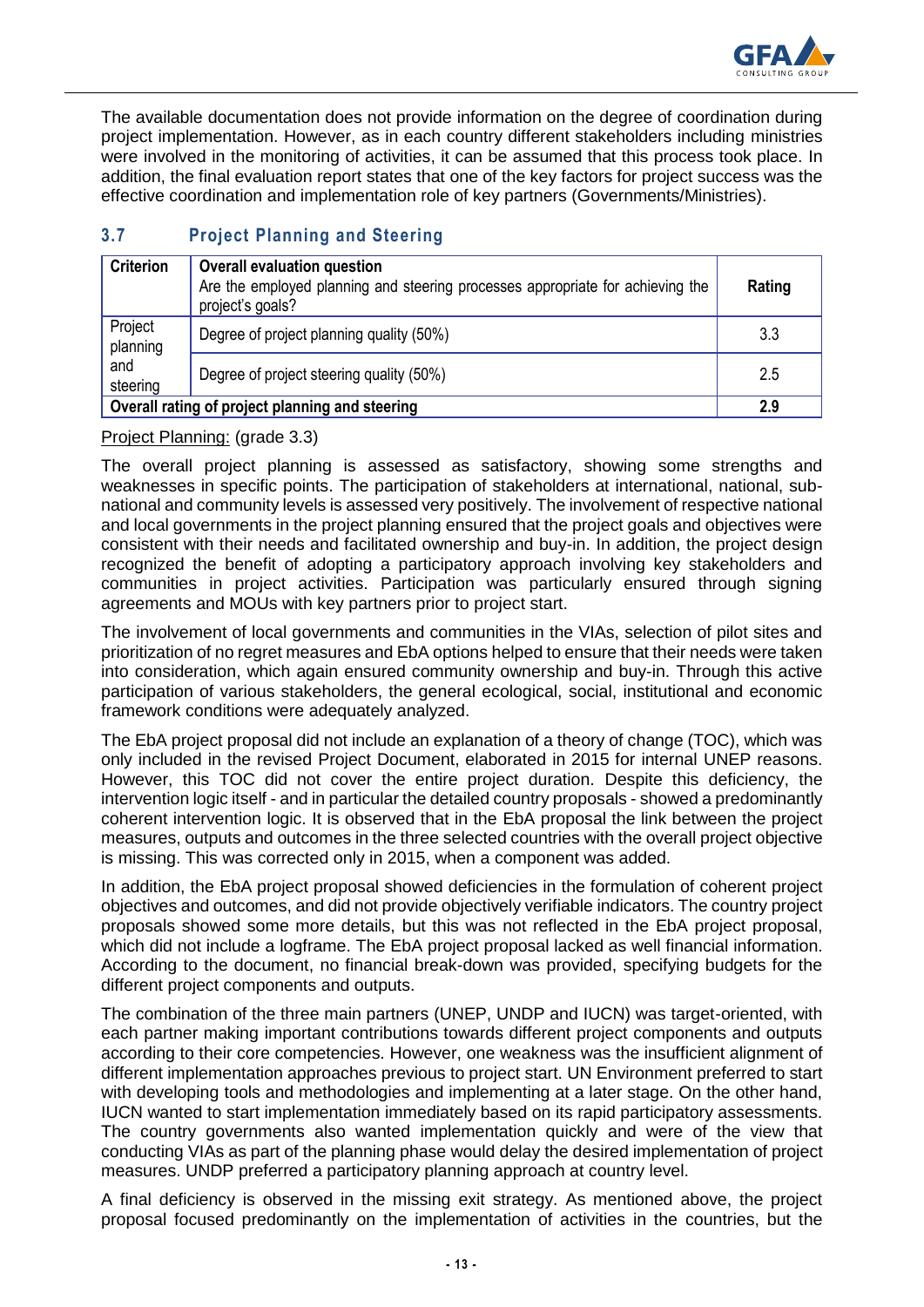

project did not have a clear exit strategy and the responsibilities for scaling-up project results and moving the process towards impact are not clearly allocated after project end.

#### Project Steering: (grade 2.5)

The main project implementation partners were UN Environment, UNDP and IUCN. UN Environment oversaw the overall project coordination and reported to BMU. Within countries, Ministries were the lead implementation partners. A Project Management Unit (PMU) was put in place in each country, headed by a National Programme Coordinator.

While the existence of various implementing partners at country level was beneficial to achieve synergies, there were some management complications. UNDP and IUCN received funding directly from UN Environment through their HQ implying that financial reporting was not harmonized in the two institutions, and this in a way constrained financial flexibility. However, this was later harmonized and an integrated reporting and monitoring mechanism was put in place.

Also, at country level, administrative challenges slightly affected the implementation of the project. For example, Country Project Coordinators were hired by UNDP and were looked at as UNDP staff with no mandate to coordinate the other partners' project activities. In the course of the project, this was harmonized and according to the final evaluation report coordination went on well.

Despite these difficulties, the overall project steering is seen as appropriate for the needs of the project. The established monitoring and evaluation system provided sufficient information on time, allowing for a continuous adjustment of the implementation plan. Nevertheless, the project implementation time had to be extended due to the difficulties encountered in particular at the beginning of the project.

| <b>Criterion</b>                            | Rating |
|---------------------------------------------|--------|
| Relevance                                   | 1.9    |
| Effectiveness                               | 2.4    |
| Efficiency                                  | n.a.   |
| Impact                                      | 2.1    |
| Sustainability                              | 3.0    |
| Coherence, complementarity and coordination | 2.0    |
| Project planning and steering               | 2.9    |

## **3.8 Overall Project Evaluation**

# **4 F I N D I N G S A N D R E C O M M E N D A T I O N S**

The evaluation results showed that project planning in 2010 was not detailed enough. While the country project proposals showed sufficient details (e.g. clear outcomes, outputs and indicators), the overall EbA project proposal missed a clear intervention logic and did not provide objectively verifiable indicators nor a logframe. In addition, the implementation approach and timelines were not aligned and linked between the three project partners, causing a significant delay of activities in its first year of operation. On the other side once these difficulties were overcome, the implementation approach was effective and smooth. Adaptive management measures were taken when needed to ensure that the project remained on track.

A further weak point of the EbA project proposal was the lack of an intervention strategy or logframe/theory of change. As a consequence, the link to achieve the overall project objective through the project outputs was not part of the proposal. This was later adjusted as well by adding a component, by expanding the timeframe and by increasing the budget from EUR 10 to 11.5 million.

A core factor contributing to the overall project success was the participatory approach used. A wide range of stakeholders, from local communities to sub-national and national governments, were involved in project delivery or were targeted for capacity building. Considerable effort went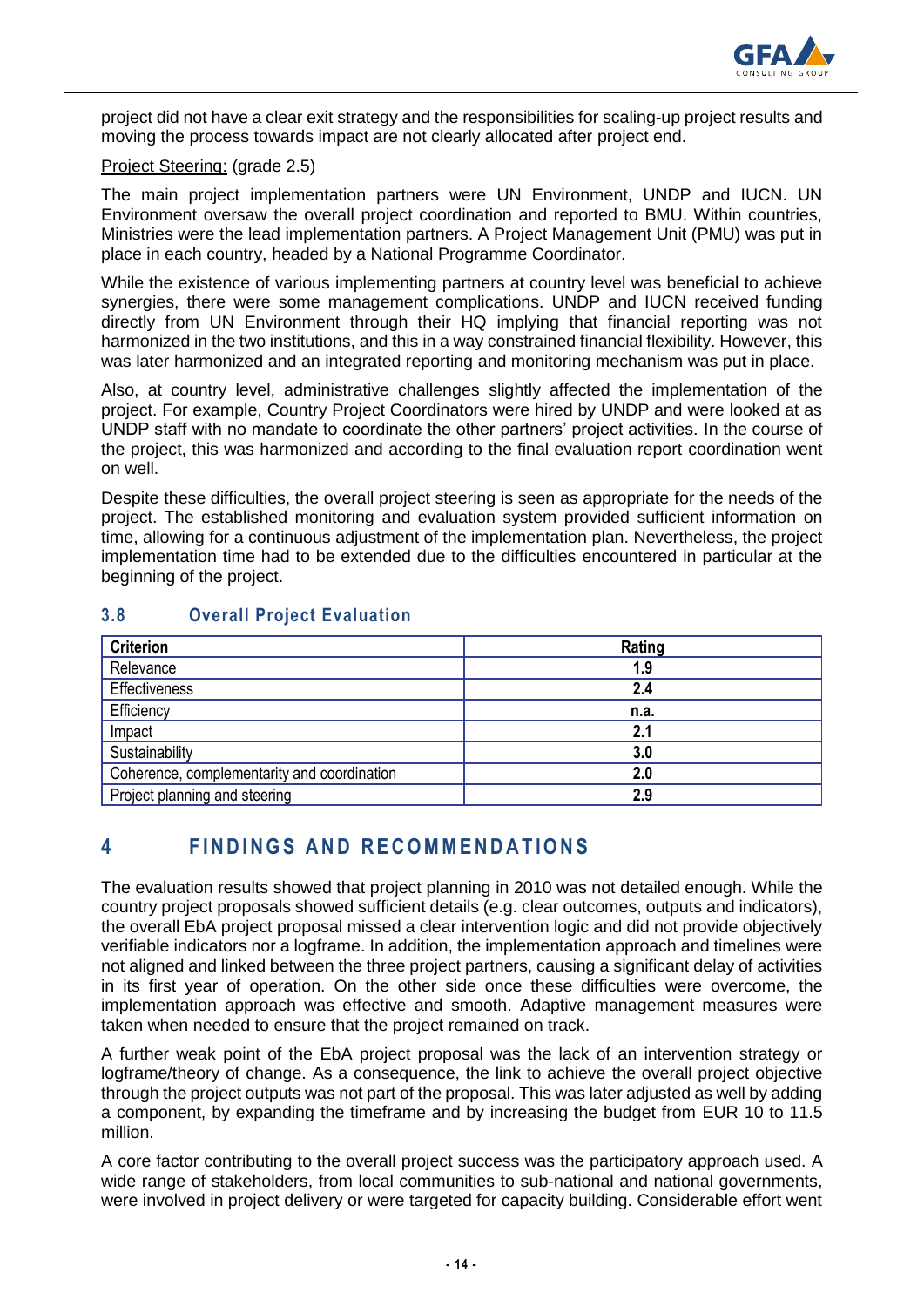

into raising awareness on EbA and climate change adaptation as well as implementation of EbA options on the ground.

Likewise, a very good country ownership could be observed. Not only did the project respond to country needs for increasing ecosystem resilience and reducing vulnerability to climate change, moreover, the countries were actively involved in the selection of the specific pilot project sites and in project implementation.

Communication in general was difficult at project start, as no specific measures were foreseen. This was improved and significant effort went into raising public awareness later. For example, a range of communication material was prepared, public awareness workshops were convened and demonstrations of EbA practices were conducted. Various platforms/forums (websites, FEBA, COPs, CBA conferences etc.) were used to disseminate project achievements and success stories, contributing to the overall good project results.

In the sense of lessons learned it is recommended to pay more attention to the link between proposed outcomes and the overall project goal(s). In this regard, proper intervention logics and a sound theory of change should be a pre-condition for any project approval.

In addition, it is recommended that projects should explain in their concept their envisaged exit strategy. In particular, when further (financial) support is needed (e.g. for a widespread and continuous application of the project model), specific measures should be foreseen for achieving this support.

# **5 A N N E X E S**

## **5.1 Theory of Change**

At the project start, no theory of change was elaborated, contributing to some weaknesses and omissions in the planned activities and envisaged outcomes. For the purpose of the final evaluation conducted in 2016 by UN Environment a reconstructed theory of change was elaborated (see final evaluation report, section 2.9).

## **5.2 Itinerary of desktop (and on-site) evaluation**

| Does not apply.<br>Date | <b>Activity</b> | <b>Comments</b> |  |
|-------------------------|-----------------|-----------------|--|
| dd/mm/yyyy              |                 |                 |  |
|                         |                 |                 |  |
|                         |                 |                 |  |
|                         |                 |                 |  |
|                         |                 |                 |  |

## **5.3 List of interviewed persons**

#### Does not apply.

| .<br><b>Name</b> | <b>Organisation</b> | Job title |
|------------------|---------------------|-----------|
|                  |                     |           |
|                  |                     |           |
|                  |                     |           |
|                  |                     |           |
|                  |                     |           |
|                  |                     |           |
|                  |                     |           |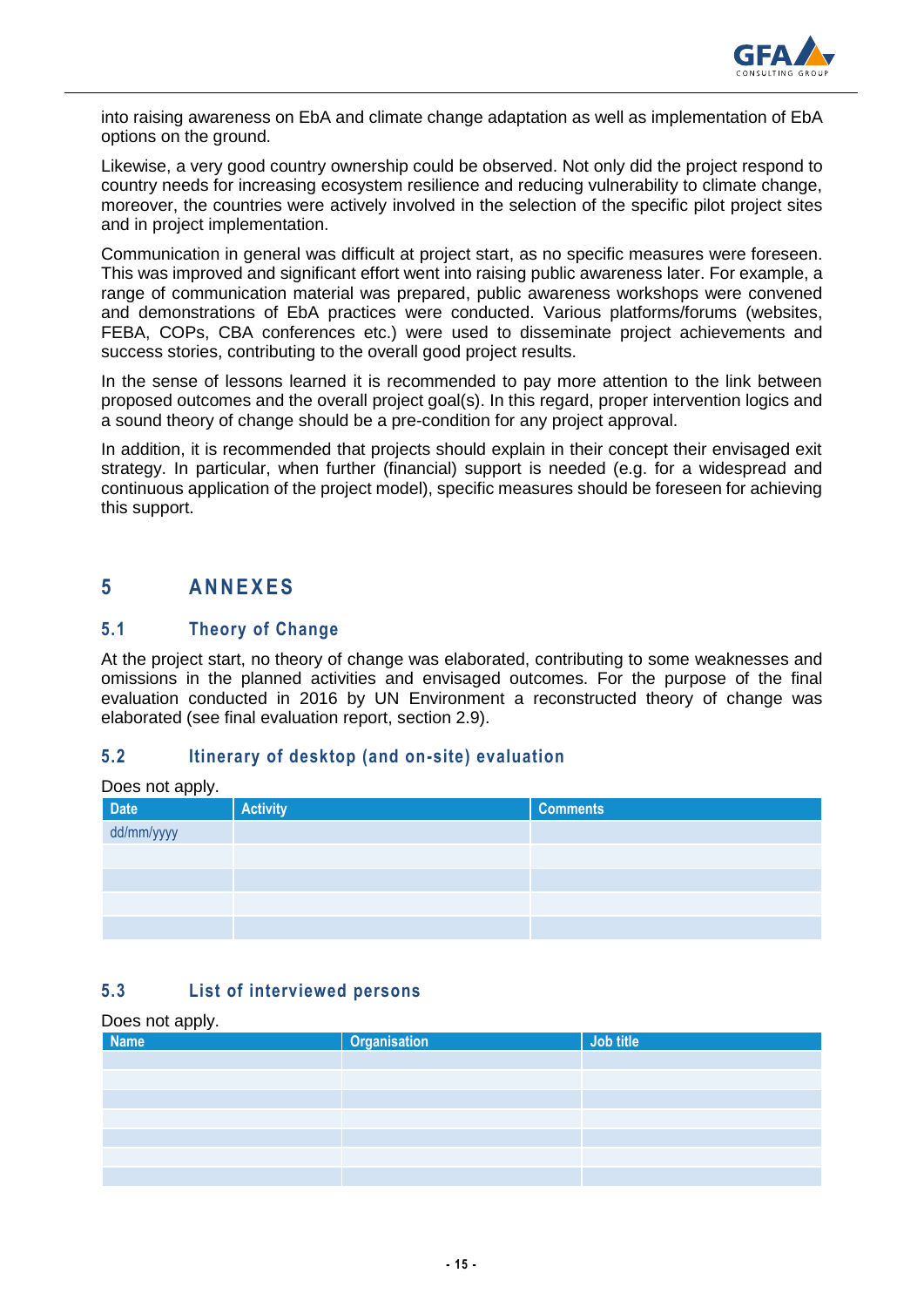

## **5.4 List of data sources**

- Project proposal
- Detailed draft country proposals
- Interim reports 2013, 2014 and 2015
- Project change amendments regarding project duration and addition of supplementary component
- Terminal Evaluation of the UN Environment Project "Ecosystem based Adaptation for Mountain Ecosystems (Nepal, Peru and Uganda)" (2017)

| <b>Criterion</b>                                                                              | <b>Summary Assessment</b>                                                                                                                                                                                                                                                                                                                                                                                                                                                                           | Rating                     |
|-----------------------------------------------------------------------------------------------|-----------------------------------------------------------------------------------------------------------------------------------------------------------------------------------------------------------------------------------------------------------------------------------------------------------------------------------------------------------------------------------------------------------------------------------------------------------------------------------------------------|----------------------------|
| A. Strategic relevance                                                                        | The project's objective and components are highly<br>aligned to countries' development, environment and<br>climate change needs and priorities. The project is<br>also relevant and consistent to UN Environment<br>policies and programmatic objectives.                                                                                                                                                                                                                                           | <b>Highly Satisfactory</b> |
| B. Achievement of<br>outputs                                                                  | Almost all the outputs were satisfactorily achieved<br>based on the logframe indicators. The technical<br>outputs for all components were of high quality.<br>Outputs on outcomes 3, 4 and 5 were exceptionally<br>achieved.                                                                                                                                                                                                                                                                        | Satisfactory               |
| C. Effectiveness:<br>Attainment of<br>objectives and<br>planned results                       | The project's planned results were achieved, and<br>represent key steps towards the intermediate state.<br>Countries' capacity to apply EbA to build mountain<br>ecosystem resilience and reduce vulnerability of<br>mountain communities to climate change was<br>strengthened. Overall, countries can plan, implement<br>and monitor EbA at ecosystem level.                                                                                                                                      | Satisfactory               |
| 1. Achievement of<br>direct outcomes as<br>defined in the<br>reconstructed TOC                | The direct outcomes of the project were achieved.<br>EbA tools and methodologies (VIAs) were developed<br>and applied at ecosystem level. EbA options were<br>prioritized and implemented at ecosystem level. An<br>economic and policy change case was made for<br>adoption of EbA at national and global level. In<br>countries, drivers were catalyzed for integration in<br>national and sectoral policies. The lessons learned<br>and best practices have been documented and<br>disseminated. | Satisfactory               |
| 2. Likelihood of<br>impact using ROtl<br>approach                                             | The project outcomes achieved have implicit forward<br>linkages to intermediate states and impacts.<br>However responsibilities have not been clearly<br>allocated after the end of the project. A follow up<br>phase is necessary.                                                                                                                                                                                                                                                                 | Moderately Likely          |
| 3. Achievement of<br>formal project<br>objectives as<br>presented in the<br>Project Document. | The project's formal objectives were achieved.<br>Capacity to apply EbA was strengthened. There is<br>increased EbA awareness and knowledge and<br>awareness. Decision-makers have confidence in<br>EbA and are committed to apply it.                                                                                                                                                                                                                                                              | Satisfactory               |
| D. Sustainability and<br>replication                                                          | The project built on successful experience or lessons<br>learned of previous initiatives. Strong capacity<br>building and demonstration of EbA options at<br>ecosystem/community levels that are beneficial after<br>the project implementation period. However, financial                                                                                                                                                                                                                          | Moderately Likely          |

# **5.5 Summary of UN evaluation rating**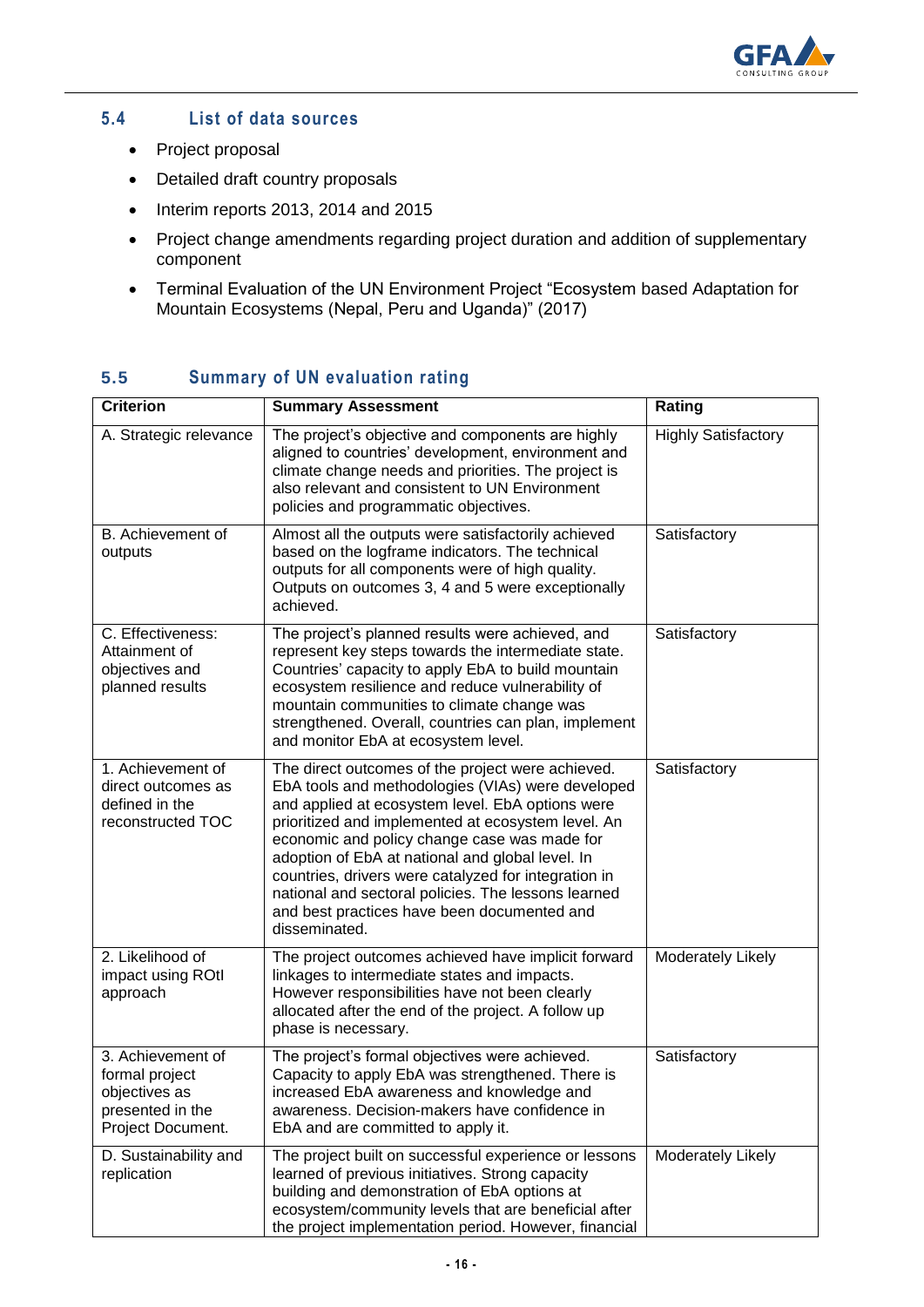

| <b>Criterion</b>                     | <b>Summary Assessment</b>                                                                                                                                                                                                                                                                                                                                                                                                                                                            | Rating               |
|--------------------------------------|--------------------------------------------------------------------------------------------------------------------------------------------------------------------------------------------------------------------------------------------------------------------------------------------------------------------------------------------------------------------------------------------------------------------------------------------------------------------------------------|----------------------|
|                                      | sustainability is less likely because there are no<br>indications of continued financial assistance after the<br>end of the project. No deliberate exit strategy was<br>mentioned in the ProDoc.                                                                                                                                                                                                                                                                                     |                      |
| 1. Socio-political<br>sustainability | The project was implemented in a participatory<br>manner and succeeded in getting political buy-in and<br>ownership. It generated considerable social and<br>political support at national, local and community<br>levels; and succeeded in influencing policy at local<br>and national levels. In addition, the project<br>contributed to increased global EbA debate and<br>policy. Therefore, the socio-political environment is<br>conducive to sustaining the project outcomes. | Likely               |
| 2. Financial resources               | The project succeeded in building a case for EbA<br>financing in Nepal and Peru, though it did not do so<br>in Uganda. There is need for follow-up funding to<br>upscale project achievements.                                                                                                                                                                                                                                                                                       | Moderately Likely    |
| 3. Institutional<br>framework        | The project built strong partnerships with a number<br>of national and sub-national government institutions,<br>NGOs and communities. Strengthening the capacity<br>of government institutions and communities will<br>ensure the continuation of project outcomes.                                                                                                                                                                                                                  | <b>Highly Likely</b> |

## **5.6 Abbreviations**

| <b>BMU</b>    | Ministry for the Environment, Nature Conservation and Nuclear Safety |
|---------------|----------------------------------------------------------------------|
| <b>CBA</b>    | <b>Cost Benefit Analysis</b>                                         |
| <b>COP</b>    | <b>Conference of Parties</b>                                         |
| <b>DO</b>     | Implementing agency                                                  |
| <b>EbA</b>    | Ecosystem based Adaptation                                           |
| <b>ELAN</b>   | Ecosystems Livelihoods Adaptation Networks                           |
| <b>GAN</b>    | <b>Global Adaptation Network</b>                                     |
| ICI           | International Climate Initiative                                     |
| <b>INDC</b>   | <b>Intended Nationally Determined Contributions</b>                  |
| <b>IUCN</b>   | International Union for Conservation of Nature                       |
| M&E           | Monitoring and Evaluation                                            |
| <b>MDTF</b>   | Multi Donor Trust Fund                                               |
| <b>NAPA</b>   | National Adaptation Programme of Action                              |
| <b>NDCs</b>   | <b>Nationally Determined Contributions</b>                           |
| <b>OVI</b>    | Objectively verifiable indicator                                     |
| <b>PB</b>     | Programme Office International Climate Initiative ("Programmbüro")   |
| <b>UNDP</b>   | United Nation Development Programme                                  |
| <b>UNEP</b>   | United Nation Environment Programme                                  |
| <b>UNFCCC</b> | United Nation Framework Convention on Climate Change                 |
| <b>TOC</b>    | Theory of Change                                                     |
| <b>VIA</b>    | <b>Vulnerability Impact Assessment</b>                               |